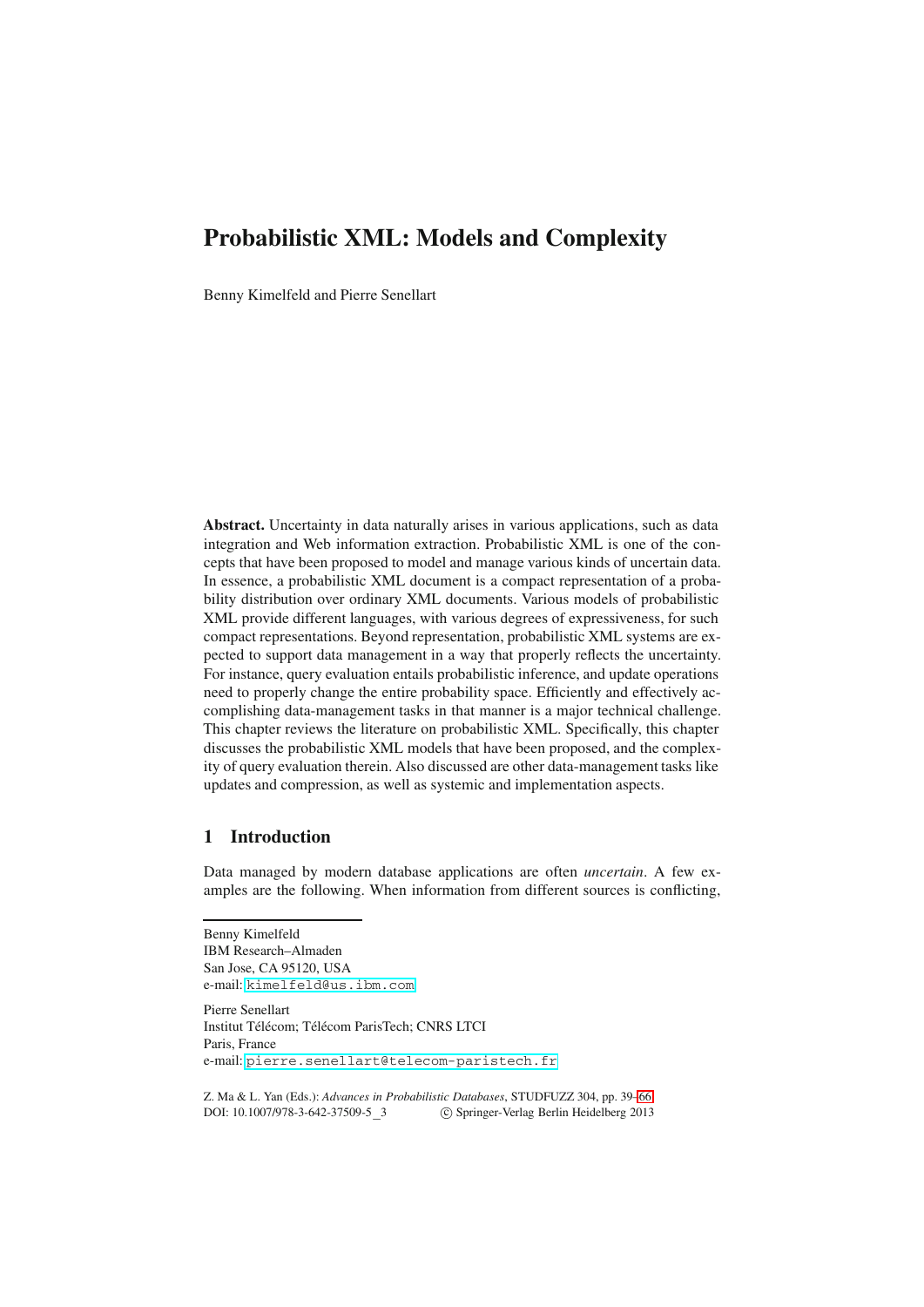#### 40 B. Kimelfeld and P. Senellart

inconsistent, or simply presented in incompatible forms, the result of integrating these sources necessarily involves uncertainty as to which fact is correct or which is the best mapping to a global schema. When data result from automatic and imprecise tasks, such as information extraction, data mining, or computer vision, it is commonly annotated by a score representing the *confidence* of the system in the correctness of the data. When data are gathered from sensor networks, they come with the inherent imprecision in the measurement of sensors. Even when data is generated by humans, they are not necessarily certain: diagnostics of diseases stored in a hospital database are affected by the imprecision of human judgment (in addition to that of the diagnostics themselves). This ubiquity of uncertain data is all the truer when one deals with the World Wide Web, which is a heterogeneous collection of data that is constantly updated by individuals and automated processes.

Data uncertainty is often ignored, or modeled in a specific, per-application manner. This may be an unsatisfying solution in the long run, especially when the uncertainty needs to be retained throughout complex and potentially imprecise processing of the data. As an example, consider sensor data being gathered in a database, mined to extract interesting patterns, annotated by human experts, then integrated together with the result of other such analyses, independently made. Each of these steps, from the initial collection to the final integration, should be aware of the uncertain character of handled data; furthermore, each of these steps may even introduce further uncertainty. The goal of uncertain data management is to provide a unifying framework and a unifying system to handle the semantics of uncertainty, in the database itself. This goal is in line with the motivation behind DBMSs themselves, which were proposed in the 1970s as a uniform solution to the problem of managing data, while replacing previous systems that were tied to particular applications (e.g., accounting, cataloging, etc.).

Naturally, there are various ways to model uncertainty. Examples include representation of missing information (from SQL NULLs to more elaborate models of *incomplete data* [\[34\]](#page-25-0)), fuzzy logic and fuzzy sets [\[29\]](#page-25-1), and the Dempster-Shafer theory [\[70\]](#page-27-0). In this chapter, we consider *probabilistic* models that represent probability distributions over ordinary databases, and are based on the rich mathematical formalism of probability theory. Of course, quite a few real-life applications provide data that are probabilistic in nature. Examples include conditional random fields [\[46\]](#page-26-0) (used in information extraction) and statistics-based tasks involved in natural-language processing [\[50\]](#page-26-1). But even when applications do not provide obvious probabilistic data, they often provide confidence scores that can be mapped to probability values.

#### *Representing and Querying Probabilistic Databases*

A *probabilistic database* is, conceptually, a probability space over ordinary databases, each of which is called a *possible world* [\[22](#page-25-2)]. In practice, such a probability space is obtained by introducing uncertainty about the value (or existence) of individual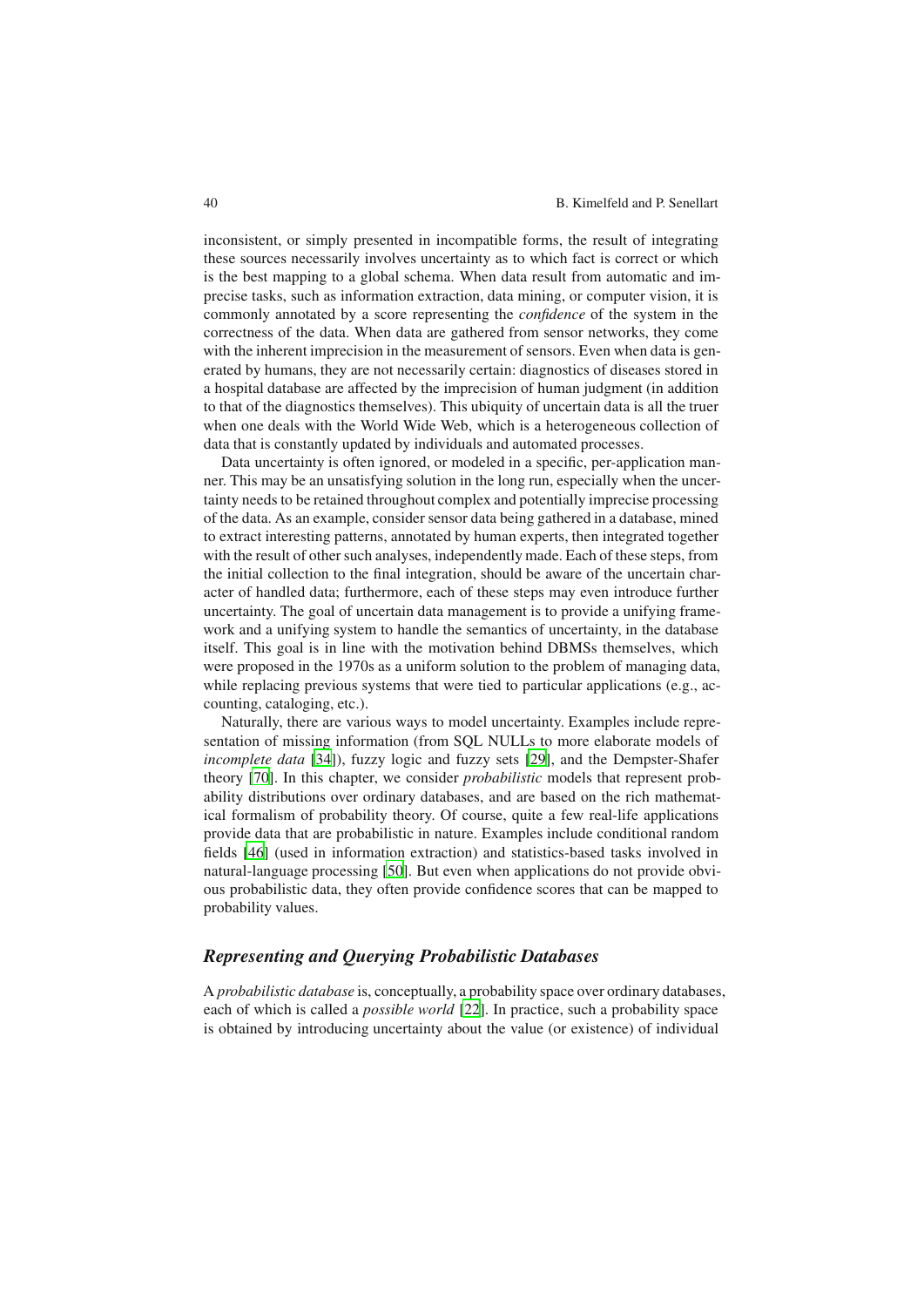data items. If there are many such uncertain data items, then the number of possible worlds may be too large to manage or even to store. However, applications usually make assumptions on the correlation among the uncertain items (e.g., independence), and such assumptions typically allow for a substantially smaller (e.g., logarithmic-size) representation of the probability space. Hence, from a database point of view, the goal is to provide a proper language and underlying data model to specify and represent probabilistic databases in a *compact* manner (e.g., by building in the model assumptions of independence).

But a database is not just about storage. A central role of a database is to provide a clean, easy, and general way of accessing its data (while abstracting away from the actual implementation). In particular, a database supports a high-level language like SQL or XQuery. In the context of probabilistic databases, the correspondent of querying is that of finding *events* and *inferring* their probabilities. Hence, we would like the database not just to "store probabilities," but to actually understand their semantics and support inference tasks. The common realization of that [\[22,](#page-25-2) [31,](#page-25-3) [45,](#page-26-2) [53](#page-26-3)] is to allow the user to phrase ordinary queries (of the kind she would pose to an ordinary database), while the database associates each query answer with its computed probability (i.e., the probability that the answer holds true in a random possible world).

Finally, another central task of a database is to provide high performance for the operations it supports (e.g., query evaluation). This aspect is particularly challenging in the case of a probabilistic database, due to the magnitude of the actual probability space that such a database can (compactly) represent. As an example, for query evaluation (under the semantics mentioned in the previous paragraph), the baseline way of computing the probabilities is through the enumeration of all possible worlds, which is prohibitively intractable. Hence, we would like the operations to be performed on the compact representation itself rather than on the possible worlds. From the theoretical-complexity point of view, we require efficiency to be under the assumption that the input consists of the database in its compact form; in particular, "polynomial-time" is in the size of the compact representation, and not in that of the implied probability space. Not surprisingly, this requirement leads very quickly to computational hardness [\[22\]](#page-25-2) (and sometimes even hardness of approximation [\[26,](#page-25-4) [45\]](#page-26-2)). However, as we discuss throughout the chapter, in the case of probabilistic XML there are a few important settings where querying is tractable.

There is a rich literature on probabilistic relational databases [\[17](#page-24-1), [21](#page-25-5), [32,](#page-25-6) [35,](#page-25-7) [56,](#page-26-4) [61](#page-26-5), [67\]](#page-27-1). In contrast, here we discuss *probabilistic XML* models, which represent probabilistic spaces over labeled trees. XML is naturally adapted to a number of applications where data is tree-like, including Web data or natural language parsing, and we give next specific examples of applications of probabilistic XML models. Later in this chapter (Section [6.3\)](#page-22-0), we discuss the connection between probabilistic relational models and probabilistic XML models.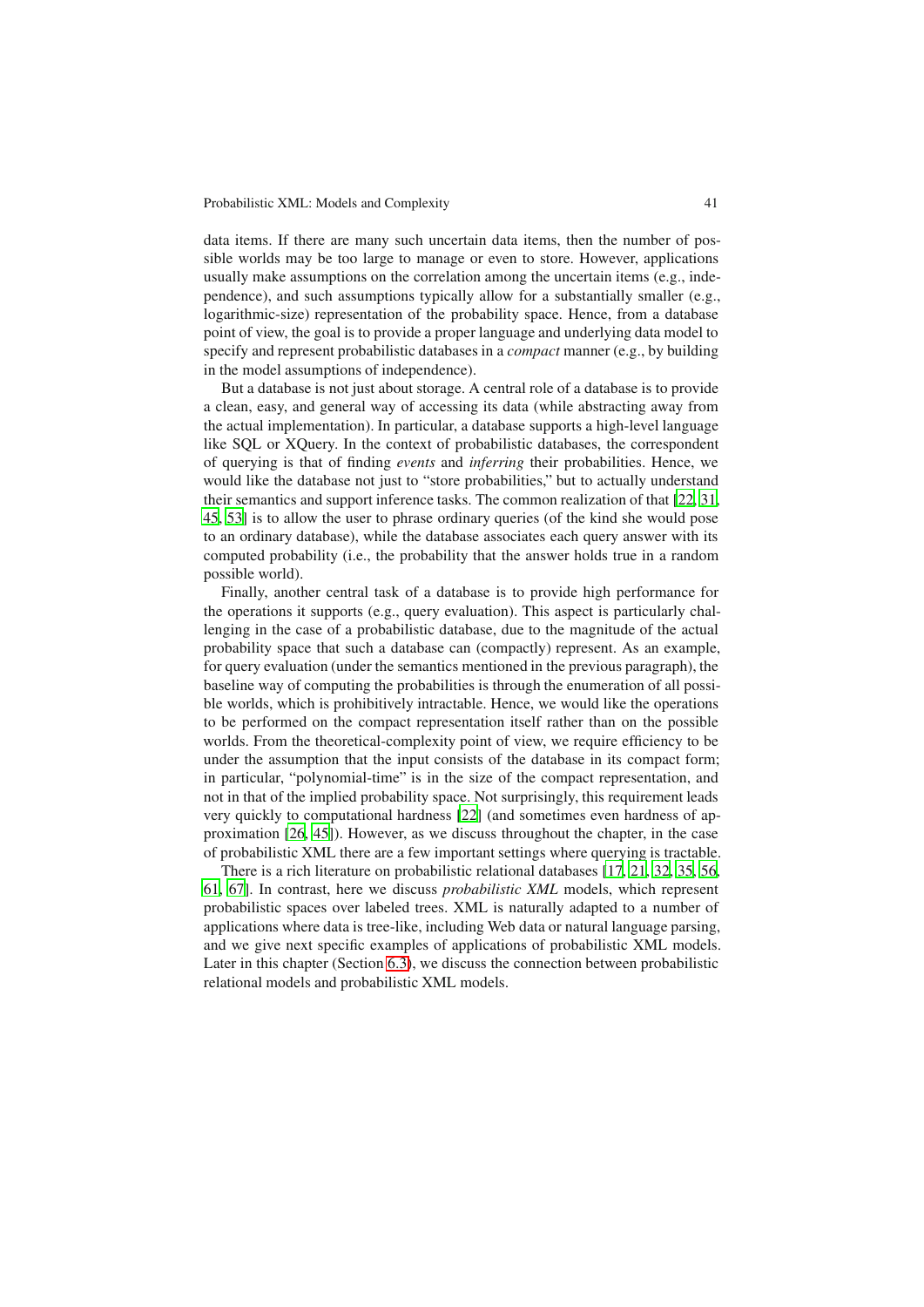#### *Probabilistic XML Applications*

Following are concrete examples of applications or application areas where probabilistic XML is a natural data model and, moreover, the need to *query* probabilistic XML arises.

- **XML data integration.** Assume that a number of sources on the Web export XML information in potentially different schemas. To represent the result of the integration, we need a way to capture the uncertainty in the schema mappings, in deduplication, or in resolving conflicting information. This uncertainty can be characterized by probabilistic mappings [\[26\]](#page-25-4) and probabilistic data integration rules [\[38](#page-25-8), [39\]](#page-25-9). The outcome of the integration process can naturally be viewed as probabilistic XML (which is useful to query, update, and so on).
- **Web information extraction.** Extracting information from Web data means detecting, in a Web page, instances of concepts, or relations between these instances, based on the content or structure of these Web pages. A typical output is therefore a tree-like document, with local annotations about extracted information. Current extraction techniques, whether they are unsupervised or rely on training examples, are by nature imprecise, and several possible annotations might be produced for the same part of the Web page, with confidence scores. This is for instance the case with conditional random fields for XML [\[36\]](#page-25-10) that produce probabilistic labels for part of the original HTML document; probabilistic XML is a natural way to represent that.
- **Natural language parsing.** Parsing natural language consists in building syntax trees out of sentences. This is an uncertain operation, because of the complexity of the natural language, and its inherent ambiguity. Indeed, some sentences like "I saw her duck" have several possible syntax trees. A parser will typically rely on statistics gathered from corpora to assign probabilities to the different possible parse trees of a sentence [\[50](#page-26-1)]. This probability space of parse trees can then be seen as probabilistic XML data [\[18\]](#page-25-11).
- **Uncertainty in collaborative editing.** Consider users collaborating to edit documentation structured in sections, subsections, paragraphs and so on, as in the online encyclopedia Wikipedia. In an open environment, some of these contributions may be incorrect, or even spam and vandalism. If we have some way to estimate the trustworthiness of a contributor, we can represent each individual edit as an uncertain operation on a probabilistic XML document that represents the integration of all previous edits [\[1\]](#page-24-2).
- **Probabilistic summaries of XML corpora.** Querying and mining a large corpus of XML documents (e.g., the content of the DBLP bibliography) can be time-consuming. If we are able to summarize this corpus as a compact probabilistic model [\[6](#page-24-3)], namely probabilistic XML, we can then use this model to get (approximations of) the result of querying or mining operations on the original corpus.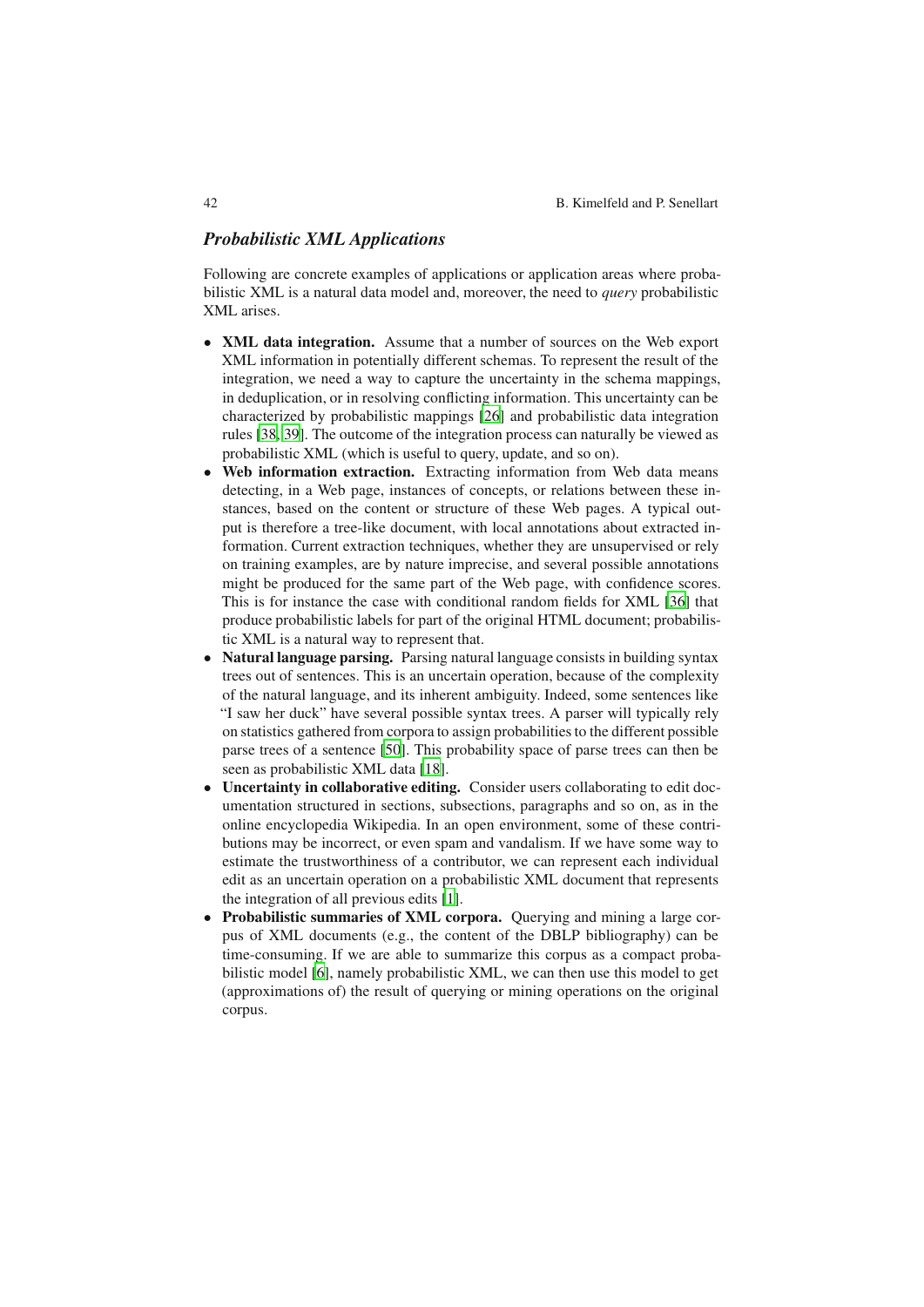#### *Organization*

The remaining of this chapter is organized as follows. We first introduce the basic concepts, mainly XML, probabilistic XML, p-documents, and ProTDB as our main example of a concrete p-document model (Section [2\)](#page-4-0). Next, we talk about querying probabilistic documents in general, and within ProTDB in particular (Section [3\)](#page-7-0). We then review and discuss additional models (Section [4\)](#page-12-0) and additional problems of interest (Section [5\)](#page-17-0). Finally, we discuss practical aspects of probabilistic XML systems (Section [6\)](#page-20-0) and conclude (Section [7\)](#page-23-0).

As a complement to this chapter, we maintain an updated list of resources (especially, a hyperlinked bibliography) pertaining to probabilistic XML online at <http://www.probabilistic-xml.org/>.

#### <span id="page-4-0"></span>**2 Probabilistic XML**

In this section, we describe the formal setting of this chapter, and in particular give the formal definitions of our basic concepts: an (ordinary) XML document, a probabilistic XML space, and the p-document representation of probabilistic XML.

#### *2.1 XML Documents*

We assume an infinite set  $\Sigma$  of *labels*, where a label in  $\Sigma$  can represent an XML tag, an XML attribute, a textual value embedded within an XML element, or the value of an attribute. The assumption that  $\Sigma$  is infinite is done for the sake of complexity analysis. An *XML document* (or just *document* for short) is a (finite) directed and ordered tree, where each node has a label from Σ. The label of a document node *v* is denoted by label(*v*). We denote by  $\mathbf{D}_{\Sigma}$  the (infinite) set of all documents.

As an example, the bottom part of Figure [1](#page-6-0) shows a document *d*. In this figure, as well as in other figures, labels that represent textual values (e.g., "*car financing*") are written in italic font, as opposed to labels that represent tags (e.g., "title"), which are written in normal font. Note that the direction of edges is not explicitly specified, and is assumed to be downward. Similarly, order among siblings is assumed to be left-to-right.

## *2.2 px-Spaces*

A *probabilistic XML space*, abbreviated *px-space*, is a probability space over documents. Although we will briefly discuss *continuous* px-spaces (Section [4.5\)](#page-16-0), our focus is mainly on *discrete* px-spaces. So, unless stated otherwise, we will implicitly assume that a px-space is discrete. Specifically, we view a px-space as a pair  $\mathscr{X} = (D, p)$ , where *D* is a finite or countably infinite set of documents, and  $p : D \to [0,1]$  is a *probability function* satisfying  $\sum_{d \in D} p(d) = 1$ . The *support* of a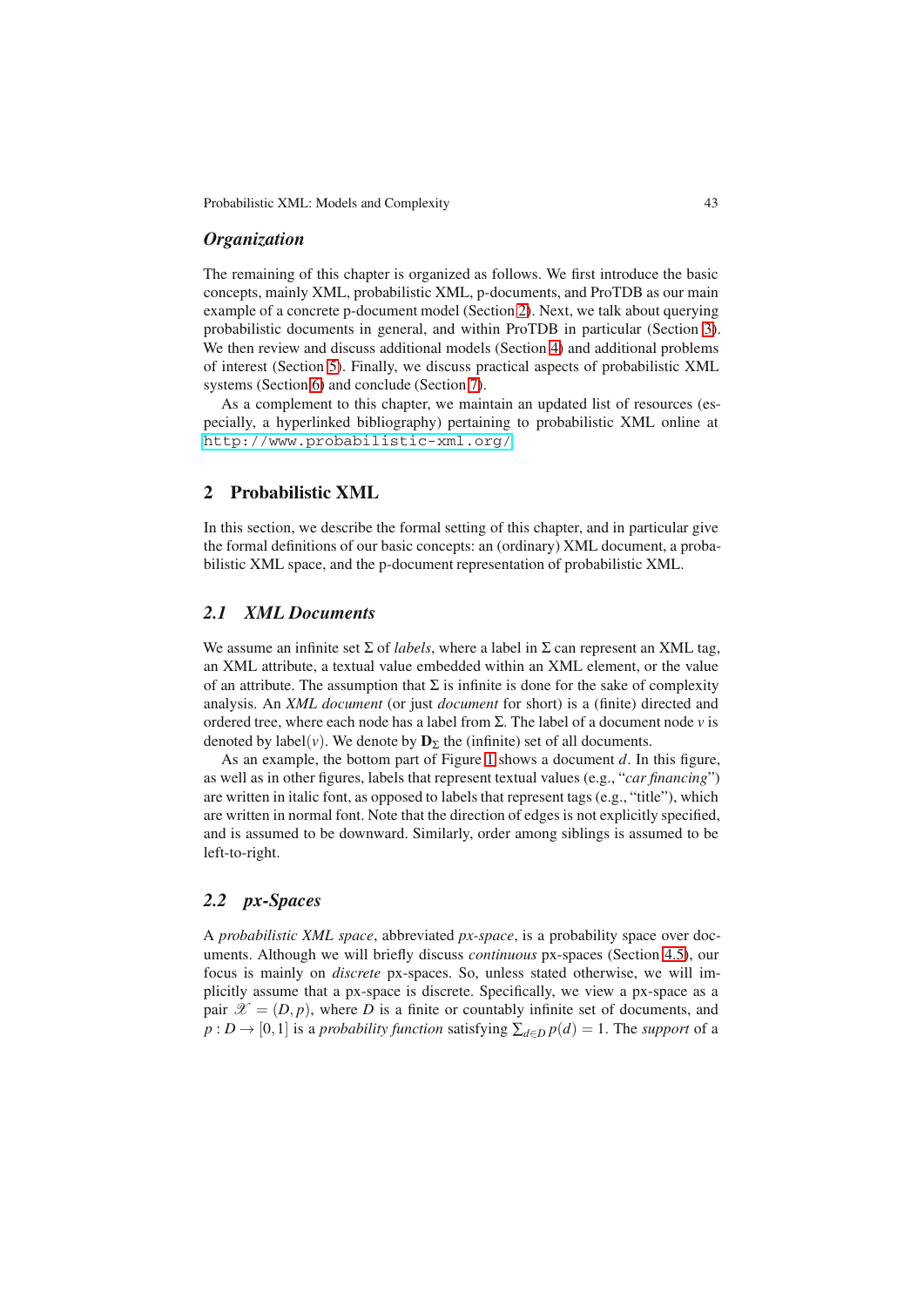px-space  $\mathcal{X} = (D, p)$  is the set of documents  $d \in D$ , such that  $p(d) > 0$ . We say that the px-space  $\mathscr X$  is *finite* if  $\mathscr X$  has a finite support; otherwise,  $\mathscr X$  is *infinite*.

When there is no risk of ambiguity, we may abuse our notation and identify a pxspace  $\mathscr X$  by the random variable that gets a document chosen according to the distribution of *X*. So, for example, if  $\mathcal{X} = (D, p)$  and *d* is a document, then Pr( $\mathcal{X} = d$ ) (in words, *the probability that*  $\mathcal X$  *is equal to d*) is  $p(d)$  if  $d \in D$ , and 0 otherwise.

#### *2.3 p-Documents*

A px-space is encoded by means of a *compact representation*. Later in this chapter, we will discuss the plethora of representation models proposed and studied in the literature. The basic notion underlying most of those models is that of a *pdocument* [\[4,](#page-24-4) [43\]](#page-26-6).

Formally, a p-document is a tree  $P$  that is similar to an XML document, except that *P* has a distinguished set of *distributional nodes* in addition to the *ordinary nodes* (that have labels from  $\Sigma$ ). The ordinary nodes of  $\mathscr P$  may belong to documents in the encoded px-space. Distributional nodes, on the other hand, are used only for defining the probabilistic process that generates random documents (but they do not actually occur in those documents). As an example, Figure [1](#page-6-0) shows a p-document  $\mathscr{P}$ , where the distributional nodes are the ones represented by boxes with rounded corners (and denoted by  $v_1$ ,  $v_2$ , and so on). The words ind and mux inside those boxes will be discussed later. Each distributional node specifies a probability distribution over subsets of its children; later on, we will define several *types* of distributional nodes (like ind and mux), where each type defines the way these distributions are encoded. In the probabilistic process that generates a random document, a distributional node randomly chooses a subset of its children according to the distribution specified for that node. The root and leaves of a p-document are required to be ordinary nodes.

Next, we describe the px-space  $(D, p)$  defined by a p-document  $\mathscr P$  by specifying a sampling process that generates a random document. Note that such a process well defines the px-space  $(D, p)$  as follows: *D* consists of all the documents that can be produced in this process, and  $p(d)$  (where  $d \in D$ ) is the probability that *d* is obtained in this process.

The random document is generated by the p-document  $\mathscr P$  in two steps. First, each distributional node of *P* randomly chooses a subset of its children. Note that the choices of different nodes are not necessarily probabilistically independent. All the unchosen children and their descendants (even descendants that have been chosen by their own parents) are deleted. The second step removes all the distributional nodes. If an ordinary node *u* remains, but its parent is removed, then the new parent of *u* is the lowest ordinary node  $\nu$  of  $\mathscr{P}$ , such that  $\nu$  is a proper ancestor of  $u$ . Note that two different applications of the first step may result in the same random document generated (and for further discussion on that, see [\[43](#page-26-6)]).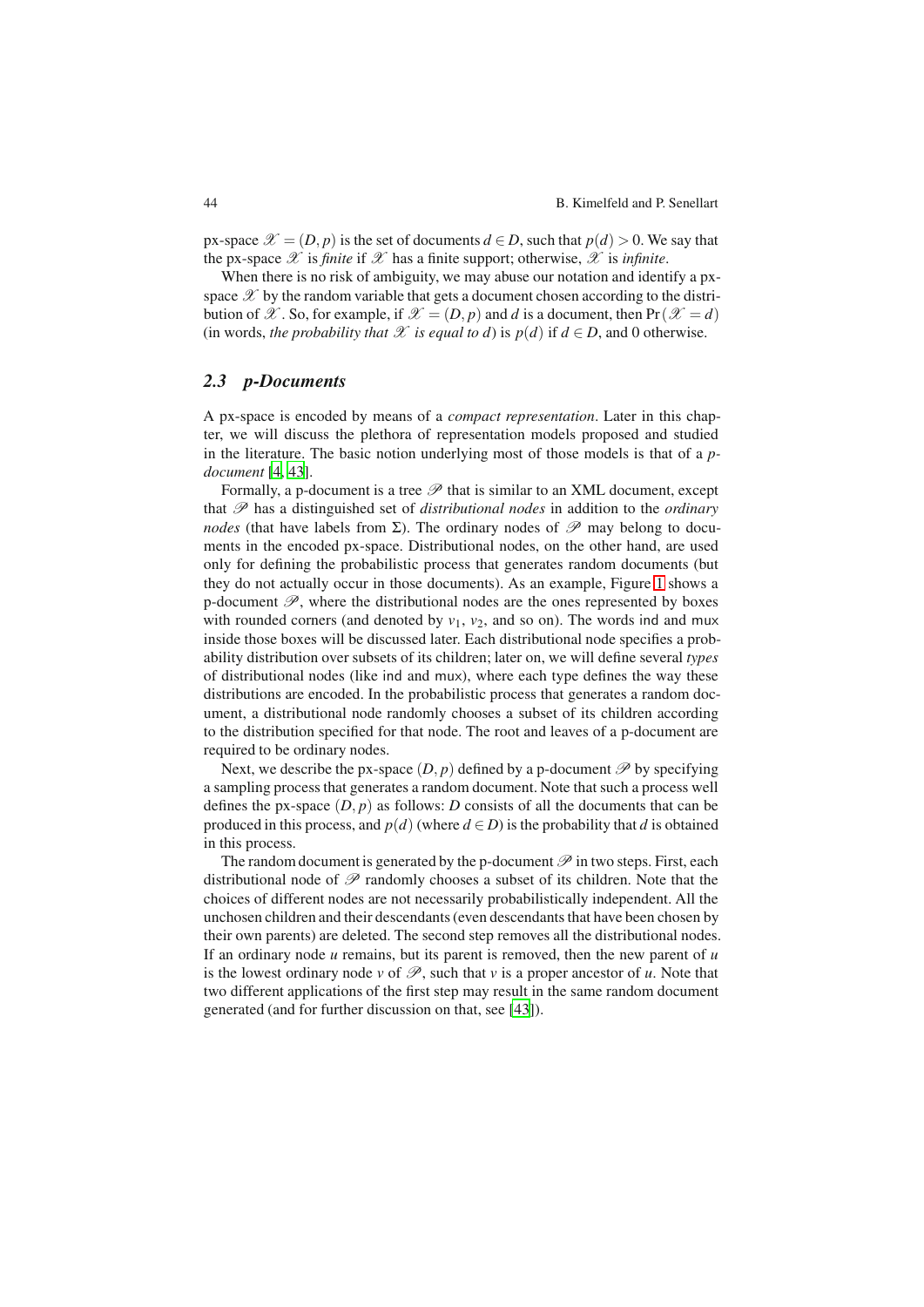

<span id="page-6-0"></span>**Fig. 1** A p-document  $\mathcal{P}$  in PrXML<sup>{ind,mux}</sup> (top) and a sample document *d* of  $\mathcal{P}$  (bottom)

## **A Concrete Model: ProTDB**

We now construct a concrete model of p-documents, namely, the ProTDB model [\[53\]](#page-26-3). For that, we define two types of distributional nodes. Recall that when defining a type of distributional nodes, we need to specify the encoding and meaning of the random process in which a distributional node of that type selects children. In Section [4,](#page-12-0) we will define additional types of distributional nodes (hence, additional concrete models).

A ProTDB document has two types of distributional nodes.

- ind: A distributional node  $\nu$  of type ind specifies for each child  $w$ , the probability of choosing *w*. This choice is independent of the other choices of children, of either *v* or other distributional nodes in the p-document.
- mux: A distributional node *v* of type mux chooses at most one child *w* (that is, different children are mutually exclusive, hence the name mux) with a specified probability for  $w$ . We require the sum of probabilities along the children of  $v$  to be at most 1; the complement of this sum of probabilities is the probability that *v* chooses none of its children.

<span id="page-6-1"></span>*Example 1.* The top part of Figure [1](#page-6-0) shows a ProTDB p-document *P*. The type of each distributional node is written in the corresponding box. For instance, node  $v_1$  is a distributional node of type mux; as shown by the numbers on its outgoing edges,  $v_1$  chooses its left child and right child with probability 0.1 and 0.9, respectively. Note that the mux node  $v_2$  chooses none of its children with probability 0.1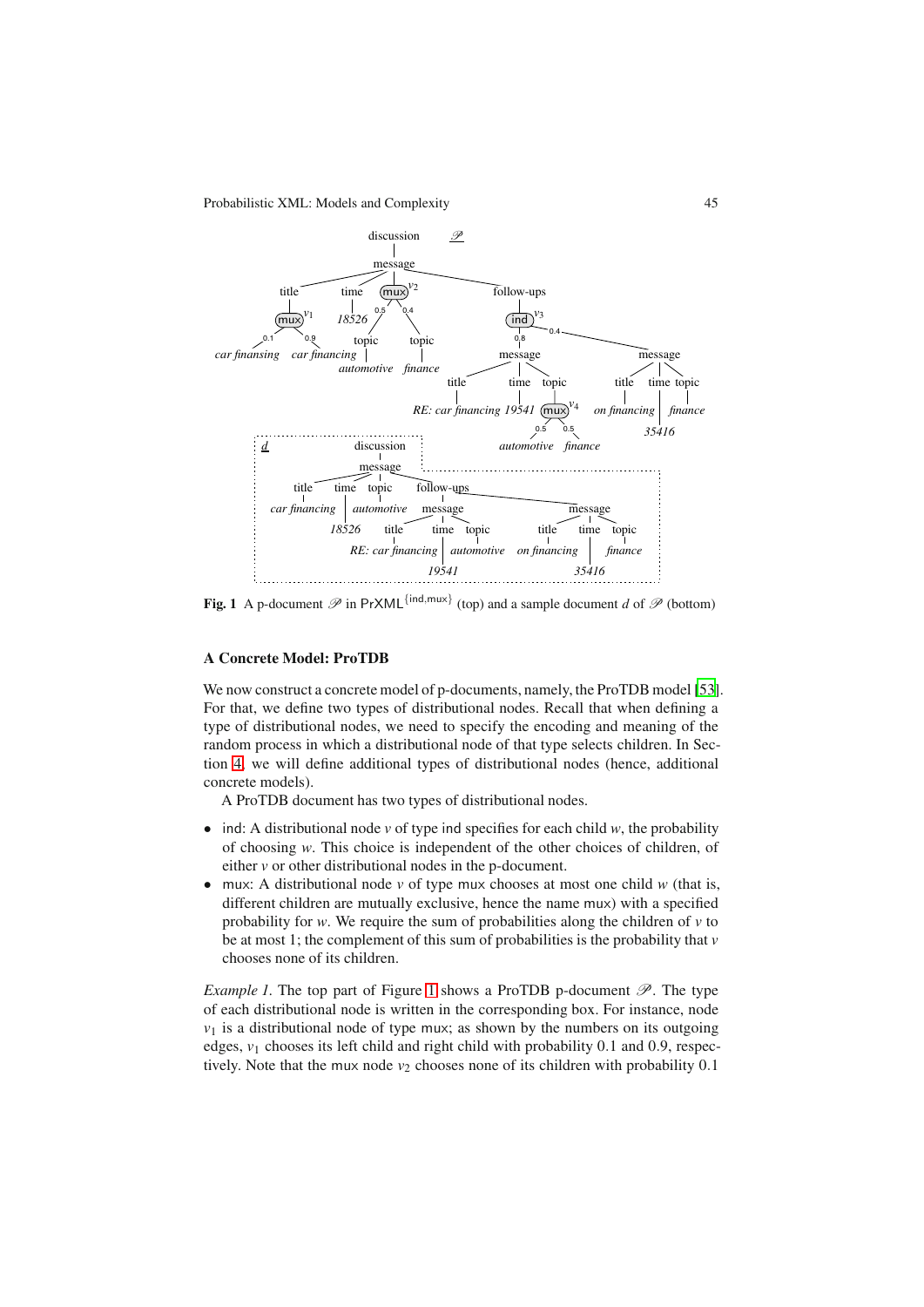$(= 1 - 0.4 - 0.5)$ . Finally, observe that the ind node  $v_3$  makes independent choices about its two children; for example, it chooses *just* the left child with probability  $0.8 \times (1-0.4)$ , both children with probability  $0.8 \times 0.4$ , and no children at all with probability  $(1-0.8) \times (1-0.4)$ .

In the bottom, Figure [1](#page-6-0) shows a sample document *d* of *P*. Let us now compute the probability of *d*. For *d* to be produced, the following independent events should take place:

- $v_1$  chooses its right child. This event occurs with probability 0.9.
- *v*<sup>2</sup> chooses its left child. This event occurs with probability 0.5.
- $v_3$  chooses both of its children. This event occurs with probability  $0.8 \times 0.4 =$ 0.32.
- *v<sub>4</sub>* chooses its right child. This event occurs with probability 0.5.

Hence, the probability of *d* is given by

$$
Pr(\mathscr{P} = d) = 0.9 \times 0.5 \times 0.32 \times 0.5 = 0.072.
$$

We follow the conventional notation [\[4](#page-24-4)] that, given *k* types type<sub>1</sub>, type<sub>2</sub>, ..., type<sub>*k*</sub> of distributional nodes (such as ind, mux, and the types that we define later),  $PrXML^{\{type_1, type_2, ..., type_k\}}$  denotes the model of p-documents that use distributional nodes only among type<sub>1</sub>, type<sub>2</sub>, ..., type<sub>k</sub>. Hence, under this notation ProTDB is the model PrXML<sup>{ind,mux}</sup> (and for the p-document  $\mathscr P$  of Figure [1](#page-6-0) we have  $\mathscr{P} \in \text{PrXML}^{\{\text{ind}, \text{mux}\}}$ ). Observe that  $\text{PrXML}^{\{\text{ind}, \text{mux}\}}$  strictly contains  $\text{PrXML}^{\{\text{ind}\}}$ , PrXML<sup>{mux}</sup> and PrXML<sup>{}</sup> (which is the set  $\mathbf{D}_{\Sigma}$  of ordinary documents).

#### <span id="page-7-0"></span>**3 Query Evaluation**

In this section, we discuss a central aspect in the management of probabilistic XML—query evaluation. In general, a query Q maps a document d to a value  $Q(d)$ in some domain  $dom_Q$ ; that is, a query is a function  $Q : \mathbf{D}_\Sigma \to dom_Q$ . As an example, in the case of a *Boolean* query,  $dom<sub>O</sub>$  is the set {**true**, **false**}; in that case we may write  $d \models Q$  instead of  $Q(d) =$  **true** (and  $d \not\models Q$  instead of  $Q(d) =$  **false**). In the case of an *aggregate* query,  $dom<sub>O</sub>$  is usually the set  $\mathbb Q$  of rational numbers. Later on, we discuss additional types of queries.

A px-space *X* and a query *Q* naturally define a probability distribution over *dom<sub>0</sub>*, where the probability of a value  $a \in dom_0$  is given by  $Pr(Q(\mathcal{X}) = a)$ . We usually follow the conventional semantics [\[22\]](#page-25-2) that, when evaluating  $Q$  over  $\mathscr X$ , the output represents that distribution. For example, if *Q* is a Boolean query, then the goal is to compute the number  $Pr(\mathcal{X} \models Q)$ .

## *3.1 Query Languages*

We now describe the languages of queries that capture the focus of this chapter: tree-pattern queries, monadic second-order queries, and aggregate queries.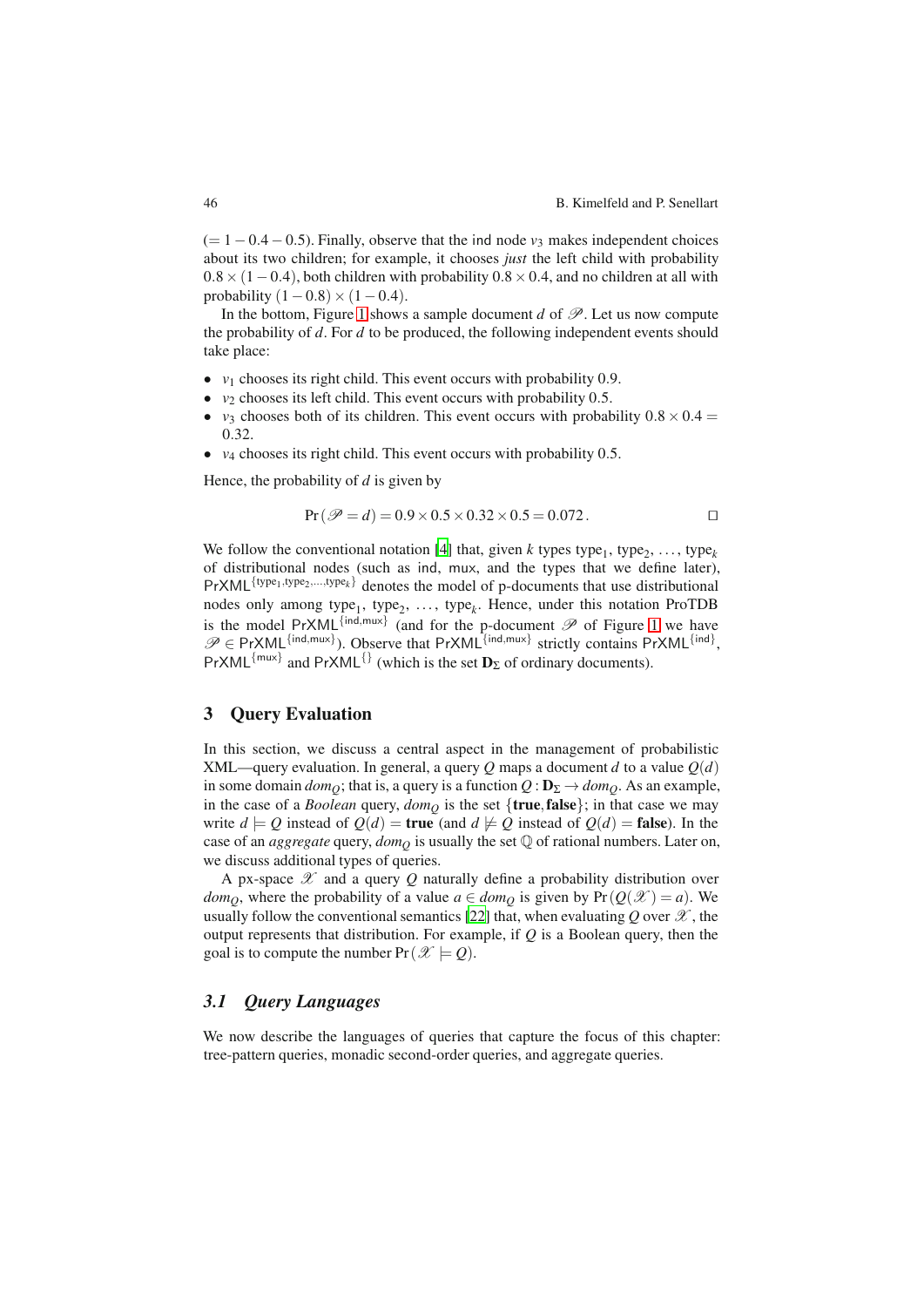Probabilistic XML: Models and Complexity 47



<span id="page-8-0"></span>**Fig. 2** Tree patterns

#### **3.1.1 Tree-Pattern Queries**

*Tree-pattern queries* (a.k.a. *twig queries* [\[9,](#page-24-5) [12\]](#page-24-6)), or just *tree patterns* for short, correspond to the navigational fragment of XPath restricted to child and descendant edges. Specifically, a tree pattern is a Boolean query that is represented by a tree *t* with *child* and *descendant* edges. In our figures, child and descendant edges are depicted by single and double lines, respectively. Each node of the tree *t* is labeled with either a label of  $\Sigma$  or with the special *wildcard* symbol  $\star$  (and we assume that  $\star \notin \Sigma$ ). A *match* of a tree pattern *t* in a document *d* is a mapping  $\mu$  from the nodes of *t* to those of *d*, such that  $\mu$  maps root to root, child edges to edges, and descendant edges to paths (with at least one edge); furthermore,  $\mu$  preserves labels of  $\Sigma$ , that is, for a node *v* of *t*, if label(*v*)  $\neq$   $\star$  then label(*v*) = label( $\mu$ (*v*)). Note that a tree pattern ignores the order among siblings in a document. (Queries that take sibling order into account will be discussed in the next section.)

*Example [2.](#page-8-0)* Four tree patterns,  $t_1, \ldots, t_4$ , are shown in Figure 2. Child and descendant edges are represented by single and double lines, respectively. As in documents (and p-documents), edges are implicitly directed top down. As specific examples, let us consider the patterns  $t_1$  and  $t_4$ . The pattern  $t_1$  says that some message in the document has a topic descendant (where this topic can be that of the message or of a descendant message) with a child *finance*. The pattern *t*<sup>4</sup> is the same, except that it also requires the message to have a time child, and the time child to have a child (any child, as indicated by  $\star$ ) of its own.

Tree patterns are often used not just as Boolean queries, but also as queries that produce tuples of nodes (or tuples of labels). Informally speaking, these tuples are obtained by projecting the matches to a selected sequence of nodes of the tree pattern. For the sake of simplicity, here we restrict the discussion to the Boolean case. It is important to note, though, that under the standard notion of query evaluation for such queries<sup>1</sup> [\[22\]](#page-25-2), evaluating a non-Boolean tree pattern reduces in polynomial time to evaluating a Boolean one [\[45](#page-26-2)].

<sup>1</sup> Under this notion, the output consists of every possible result tuple **a** and its marginal probability  $Pr(a \in Q(\mathcal{X}))$ .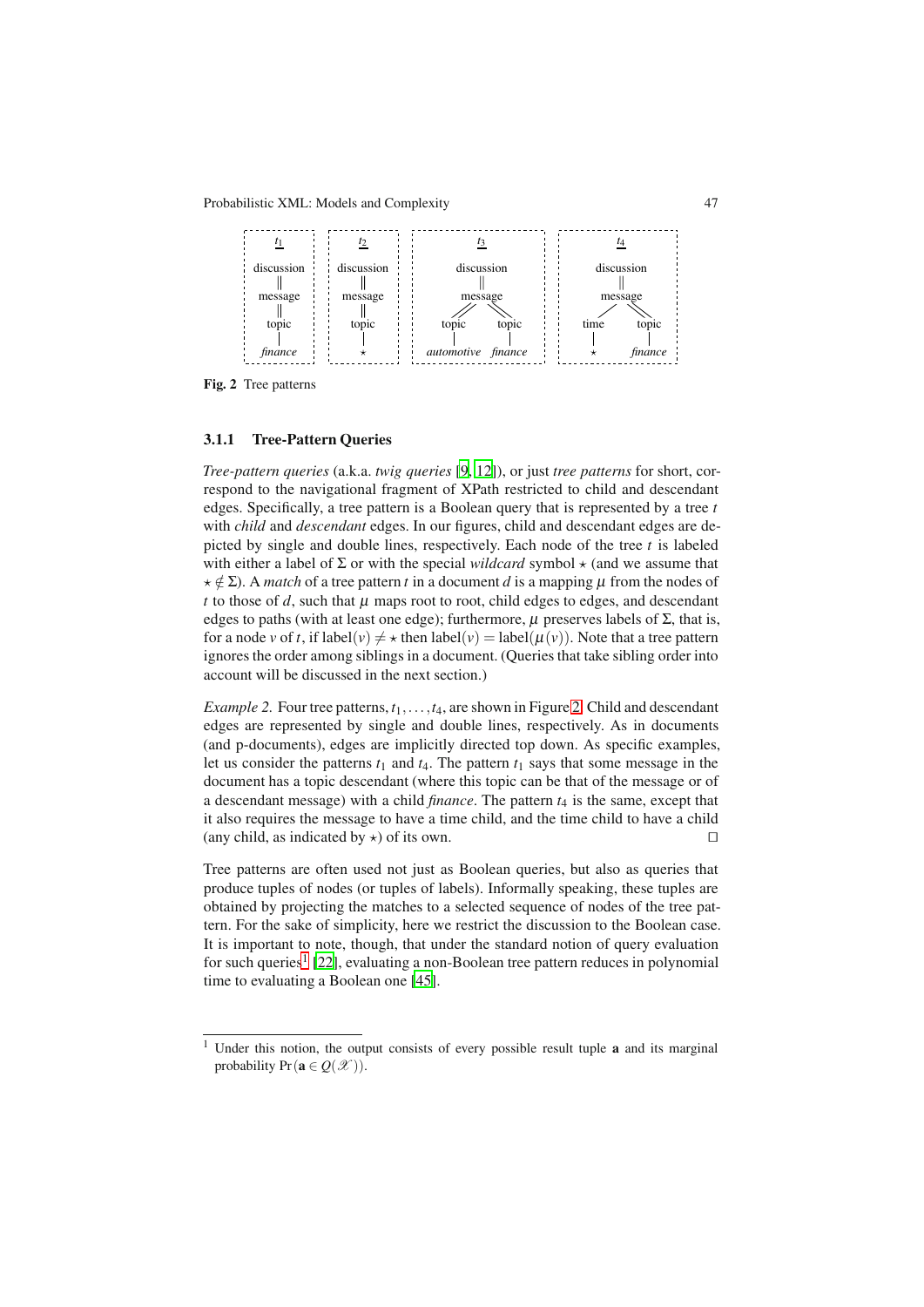#### **3.1.2 Monadic Second-Order Tree Logic (MSO)**

A language that is far more expressive than tree patterns is that of *Monadic Second-Order tree logic* (MSO). A query in MSO is a Boolean formula over the document nodes. The vocabulary includes two binary relations over nodes *x* and *y*: "*x* is the parent of *y*," denoted  $E(x, y)$ , and "*x* is a following sibling of *y*," denoted  $y < x$ . For each label  $\lambda \in \Sigma$ , the vocabulary includes also the unary relation " $\lambda$  is the label of *x*," denoted  $\lambda(x)$ . The formula is in first-order logic, extended with quantification over set variables. This quantification allows, among other things, to express conditions on the set of all ancestors or descendants of a node, or on that of all nodes following a given node in document order. For a more formal definition the reader is referred to the vast literature on MSO for trees (e.g., Neven and Schwentick [\[52\]](#page-26-7)).

*Example 3.* For illustration, the following MSO query says that there is a message with two descendants that are consecutive sibling messages on the topic *finance*.

$$
\exists x, y_1, y_2 [message(x) \land message(y_1) \land message(y_2)
$$
  
 
$$
\land \underline{descendant(x, y_1)} \land \underline{descendant(x, y_2)} \land \underline{next \text{-}sibling(y_1, y_2)}
$$
  
 
$$
\land \underline{fmance \text{-}topic(y_1)} \land \underline{fmance \text{-}topic(y_2)}]
$$

In the formula above, *descendant* $(x, y)$  is phrased in MSO as follows.

 $\forall S[S(x) \land \forall z_1, z_2(S(z_1) \land E(z_1, z_2) \rightarrow S(z_2)) \rightarrow S(y)]$ 

Similarly, *next-sibling*( $y_1, y_2$ ) is given by  $y_1 < y_2 \land \neg \exists z[y_1 < z < y_2]$ . Finally, *finance-topic* $(y)$  is phrased in MSO as follows.

$$
\exists z, w[E(y, z) \land E(z, w) \land \text{topic}(z) \land \text{fmance}(w)] \qquad \Box
$$

MSO queries are closely related to the notion of a *(bottom-up) nondeterministic tree automaton* (NTA). Specifically, every MSO query can be translated into an NTA, such that the documents that satisfy the MSO query are precisely those that are accepted by the NTA; conversely, every NTA can be similarly translated into an MSO query [\[23,](#page-25-12) [52,](#page-26-7) [62\]](#page-26-8).

#### **3.1.3 Join Queries**

Both tree patterns and MSO queries can be extended by adding *value joins* that test whether two nodes (for tree patterns), or two first-order variables (for MSO), have the same label. Value joins are fairly commonly used in XPath2; for instance, they allow us to dereference identifiers used as foreign keys.

*Example 4.* The following query in MSO extended with the *same-label* predicate tests whether two messages that are descendant of each other have the same topic:

<sup>&</sup>lt;sup>2</sup> The first version of the XPath language only supports a limited form of value joins, but this restriction is lifted in the latest version.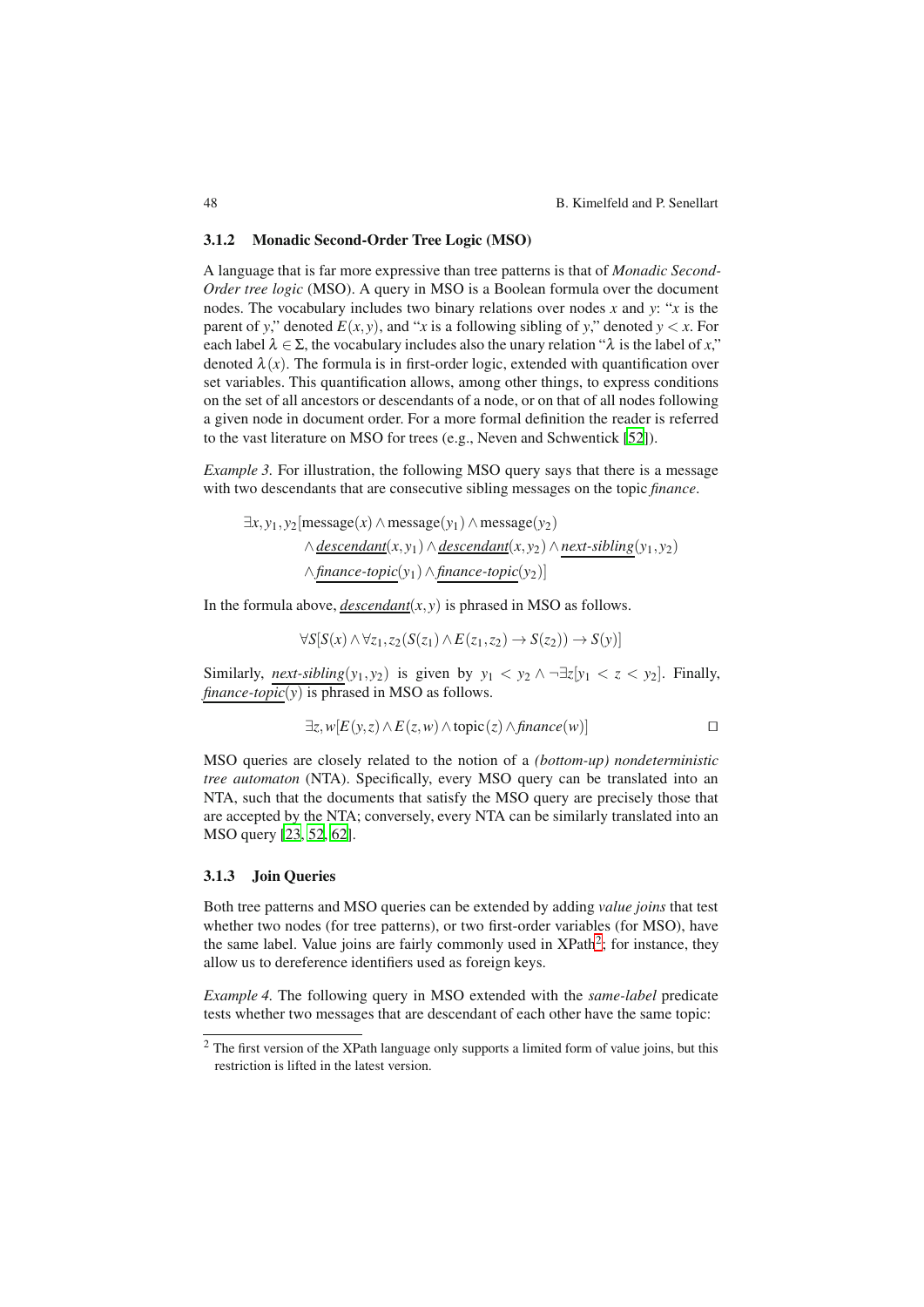$$
\exists x_1, x_2, x_3, y_1, y_2, y_3 \left[ \text{message}(x_1) \land \text{message}(y_1) \land \text{descendant}(x_1, y_1) \right] \land E(x_1, x_2) \land \text{topic}(x_2) \land E(x_2, x_3) \land E(y_1, y_2) \land \text{topic}(y_2) \land E(y_2, y_3) \land \text{same-label}(x_3, y_3) \right]
$$

#### **3.1.4 Aggregate Queries**

In this chapter, an *aggregate function* is a function  $\alpha$  that takes as input a set V of document nodes, and returns as output a numerical (rational) number  $\alpha(V) \in \mathbb{Q}$ . Some of the aggregate functions we consider, like sum, need to assume that the label of a node is a number; to accommodate that, we fix a function *num* over the document nodes, such that  $num(v) = label(v)$  if  $label(v)$  is a number, and otherwise, we arbitrarily determine  $num(v) = 0$ . Specifically, we will discuss the following aggregate functions.

- Count: count $(V) \stackrel{\text{def}}{=} |V|$ .
- Count distinct: countd(*V*)  $\stackrel{\text{def}}{=} |\{\text{label}(v) \mid v \in V\}|$ ; that is, countd(*V*) is the number of distinct labels that occur in *V*, regardless of the multiplicity of these labels.
- Sum:  $\mathsf{sum}(V) \stackrel{\text{def}}{=} \sum_{v \in V} \textit{num}(v)$ .
- Average:  $avg(V) \stackrel{\text{def}}{=} sum(V)/|V|$ ; if *V* is empty, then  $avg(V)$  is *undefined*.
- Min/max:  $\text{min}(V) \stackrel{\text{def}}{=} \text{min}_{v \in V} \text{num}(v)$ ,  $\text{max}(V) \stackrel{\text{def}}{=} \text{max}_{v \in V} \text{num}(v)$ .

An *aggregate query* applies an aggregate function to the set of nodes that is selected by another query (of a different type). Specifically, here we consider aggregate queries that we write as  $\alpha \circ t[w]$ , where  $\alpha$  is an aggregate function, *t* is a tree pattern, and *w* is a node of *t*. The evaluation of  $\alpha \circ t[w]$  over a document *d* results in the number  $\alpha(V)$ , where *V* is the set of nodes *v* of *d*, such that there exists a match  $\mu$ of *t* in *d* with  $\mu(w) = v$ ; that is:

$$
\alpha \circ t[w](d) \stackrel{\text{def}}{=} \alpha (\{v \mid \mu(w) = v \text{ for some match } \mu \text{ of } t \text{ in } d\})
$$

*Example 5.* Consider the tree pattern  $t_2$  of Figure [2,](#page-8-0) and let  $w$  be the wildcard (denoted  $\star$ ) node. When applied to the document *d* of Figure [1,](#page-6-0) the query count  $\circ t_2[w]$ returns 3, which is the number of nodes with a "topic" parent. In contrast, countd  $\circ$  $t_2[w](d)$  is 2, which is the number of *distinct* topics (i.e., distinct labels of nodes with a "topic" parent) in *d*.

As another example, consider the tree pattern *t*<sup>4</sup> of Figure [2](#page-8-0) and, again, let *w* be the wildcard node. The query min  $\circ t_4[w]$  returns the earliest time of a message that has a descendant message on the topic *finance*; hence, min  $\circ t_4[w](d) = 18526$ .  $\Box$ 

## *3.2 Complexity for ProTDB*

Nierman and Jagadish [\[53](#page-26-3)] studied the evaluation of (non-Boolean) tree patterns without projection, and showed computability in polynomial time. Although projection leads to hardness in the relational probabilistic model [\[22\]](#page-25-2), Kimelfeld et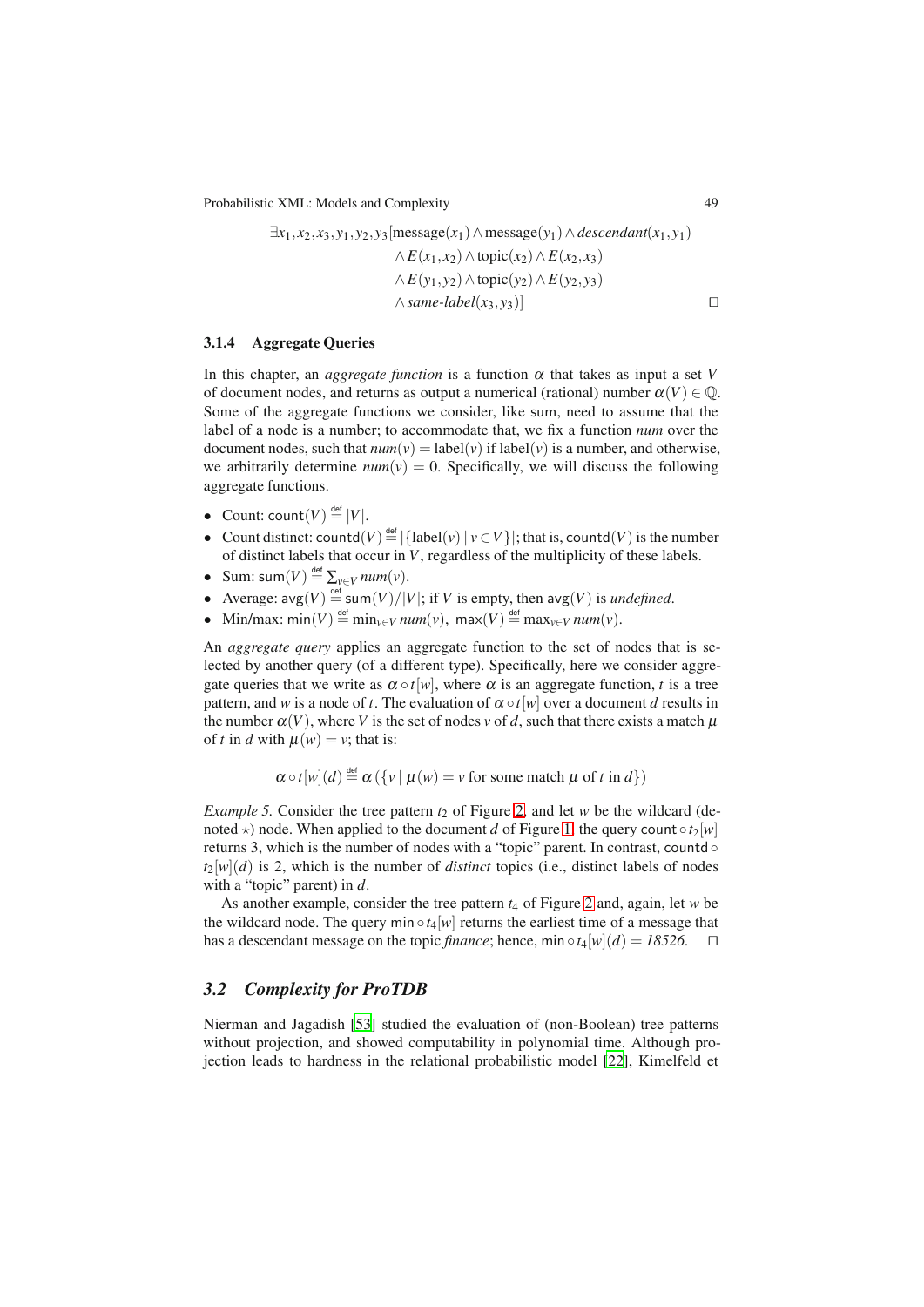al. [\[45\]](#page-26-2) showed that tree patterns with projection, and in particular Boolean tree patterns, can be evaluated in polynomial time in ProTDB [\[45\]](#page-26-2). Cohen et al. [\[20\]](#page-25-13) extended this result to MSO queries. The main reason behind this tractability is that it is possible to evaluate queries directly over a ProTDB tree in a bottom-up manner, making use of the locality of both the p-document and the query. This can be done using dynamic programming for tree patterns [\[43\]](#page-26-6), and through the computation of a product automaton of the query and the p-document in the MSO case [\[10\]](#page-24-7).

<span id="page-11-0"></span>**Theorem 1. [\[20](#page-25-13)]** *Let Q be an MSO query (e.g., a tree pattern). The problem "compute*  $Pr(\mathscr{P} \models Q)$  *given*  $\mathscr{P} \in PrXML^{\{ind, \text{mux}\}}$  *" is in polynomial time.* 

Observe that Theorem [1](#page-11-0) is phrased in terms of *data complexity* [\[65\]](#page-26-9), which means that the query is held fixed. As mentioned by Kimelfeld et al. [\[45\]](#page-26-2), the evaluation of tree patterns becomes intractable if the query is given as part of the input. Actually, it was shown [\[20](#page-25-13), [45\]](#page-26-2) that over ProTDB the evaluation of tree patterns, and even MSO queries, is *fixed-parameter tractable* (abbr. FPT) [\[24\]](#page-25-14), which means that only the coefficients (rather than the degree) of the polynomial depend on the query<sup>3</sup> (hence, FPT is stronger than "polynomial data complexity"). Nevertheless, while for tree patterns this dependence is "merely" exponential, for general MSO queries this dependence is not any elementary function (unless  $P \neq NP$ ), since that is already the case when the p-document is ordinary (deterministic) [\[28](#page-25-15), [51](#page-26-10)].

Tractability (in terms of data complexity) is lost when tree patterns are extended with (value) joins [\[5](#page-24-8)]. This is not surprising, for the following reason. Tree patterns with joins over trees can simulate Conjunctive Queries (CQs) over relations. Moreover, tree patterns with joins over PrXML<sup>{ind}</sup> can simulate CQs over "tupleindependent" probabilistic relations [\[22\]](#page-25-2). But the evaluation of CQs over tupleindependent probabilistic databases can be intractable even for very simple (and small) CQs [\[22\]](#page-25-2). Interestingly, it has been shown that adding *any* (single) join to *any* tree pattern results in a query that is intractable, unless that query is equivalent to a join-free pattern [\[42\]](#page-26-11).

**Theorem 2. [\[42](#page-26-11)]** *If Q is a tree pattern with a single join predicate, then one of the following holds.*

*1. Q is equivalent to a tree pattern (hence, can be evaluated in polynomial time).* 2. The problem "compute  $Pr(\mathcal{P} \models Q)$  given  $\mathcal{P} \in PrXML^{\{\text{ind}, \text{mix}\}}$ " is #P-hard.

Recall that #P is the class of functions that count the number of accepting paths of the input of an NP machine [\[64\]](#page-26-12); this class is highly intractable, since using an oracle to a #P-hard function one can solve in polynomial time every problem in the polynomial hierarchy [\[63\]](#page-26-13).

Next, we discuss aggregate queries. Cohen et al. [\[19\]](#page-25-16) showed that for the aggregate functions count, min, and max, the evaluation of the corresponding aggregate queries is in polynomial time for  $PrXML^{[ind,mux]}$ . (That result of Cohen et al. [\[19\]](#page-25-16) is actually for a significantly broader class of queries, which they refer to as "constraints.") Note that, for these specific functions, the number of possible results

 $3$  For a formal definition of FPT the reader is referred to Flum and Grohe's book [\[27](#page-25-17)].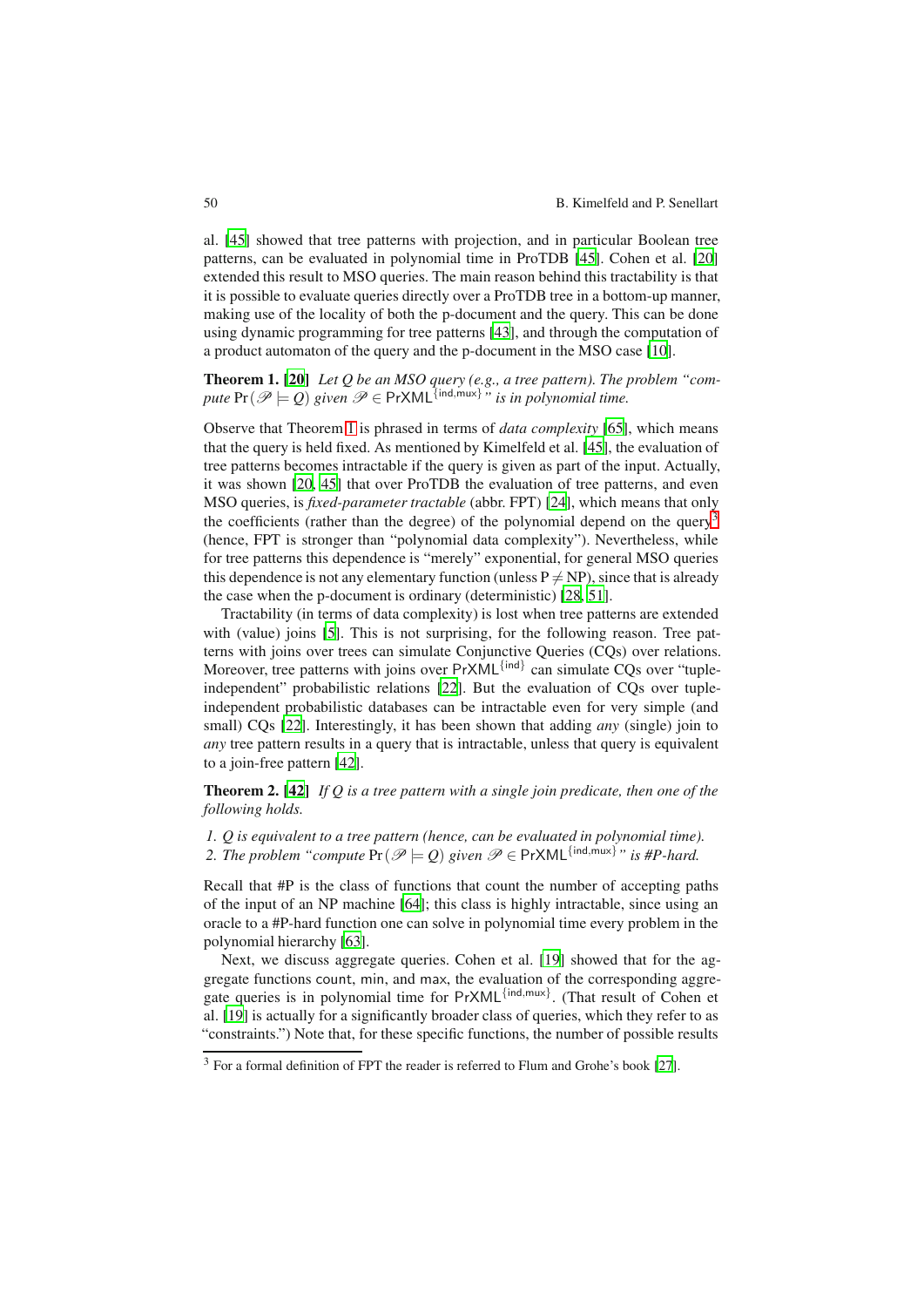(numbers)  $q$  is polynomial in the size of the input p-documents; hence the evaluation of an aggregate query *Q* reduces (in polynomial time) to the evaluation of  $Pr(Q(\mathscr{P})=q).$ 

<span id="page-12-1"></span>**Theorem 3. [\[19\]](#page-25-16)** *Let Q be the aggregate query*  $\alpha \circ t[w]$ *. If*  $\alpha$  *is either* count, min *or* max, then the problem "compute  $Pr(Q(\mathcal{P}) = q)$  given  $\mathcal{P} \in PrXML^{\{ind, \{ d, \} }$  and *q* ∈ Q*" is in polynomial time.*

Note that an immediate consequence of Theorem [3](#page-12-1) is that we can evaluate, in polynomial time, Boolean queries like count  $\circ$  *t*[*w*] > *q* (i.e., where equality is replaced with a different comparison operator). Unfortunately, this result does not extend to the aggregate functions countd, sum and avg.

<span id="page-12-2"></span>**Theorem 4. [\[5](#page-24-8), [19](#page-25-16)]** *For each* <sup>α</sup> *among* countd*,* sum *and* avg *there is an aggregate query*  $Q = \alpha \circ t[w]$ *, such that the problem "determine whether*  $Pr(Q(\mathcal{P}) = q) > 0$ *given*  $\mathscr{P} \in \text{PrXML}^{\{\text{ind}, \text{mux}\}}$  *and*  $q \in \mathbb{Q}$ " *is NP-complete.* 

A particularly interesting fact that is shown by Theorems [3](#page-12-1) and [4](#page-12-2) is that there is an inherent difference between the complexity of count and countd when it comes to query evaluation over PrXML<sup>{ind,mux}</sup>.

#### <span id="page-12-0"></span>**4 Additional p-Documents and Extensions**

We now discuss additional representation systems for probabilistic XML. Some of these systems are p-document models with additional kinds of distributional nodes, and other systems are extensions of the p-document concept. We discuss the expressive power of these representation systems, and the complexity of query answering.

#### *4.1 Long-Distance Dependencies*

The mux and ind distributional nodes encode *local* dependencies between nodes, in the sense that the presence of a node in the document depends just on the presence of its parent and (in the case of mux) its siblings. However, it is often desired to represent *long-distance* dependencies to capture correlations among nodes of arbitrary locations in the document tree. Towards that, we introduce new kinds of distributional nodes. Assume a finite set {*e*<sup>1</sup> ... *en*} of independent Boolean random variables (called *Boolean events*), and a probability  $Pr(e_i)$  for each of these  $e_i$ . We define two new kinds of distributional nodes:

- cie [\[2](#page-24-9), [4](#page-24-4)]: A distributional node *v* of type cie specifies for each child *w* of *v* a *conjunction of independent events*  $e_k$  or their negation  $\neg e_k$  (e.g.,  $e_2 \land \neg e_5 \land e_6$ ).
- fie [\[41\]](#page-26-14): A distributional node *v* of type fie specifies for each child *w* of *v* an arbitrary propositional formula on the  $e_i$ s (e.g.,  $e_2 \vee (e_3 \wedge \neg e_7)$ ).

Recall from Section [2](#page-4-0) that, to define the semantics of a type of distributional node, we need to specify how a random subset of children is chosen by a node of that type.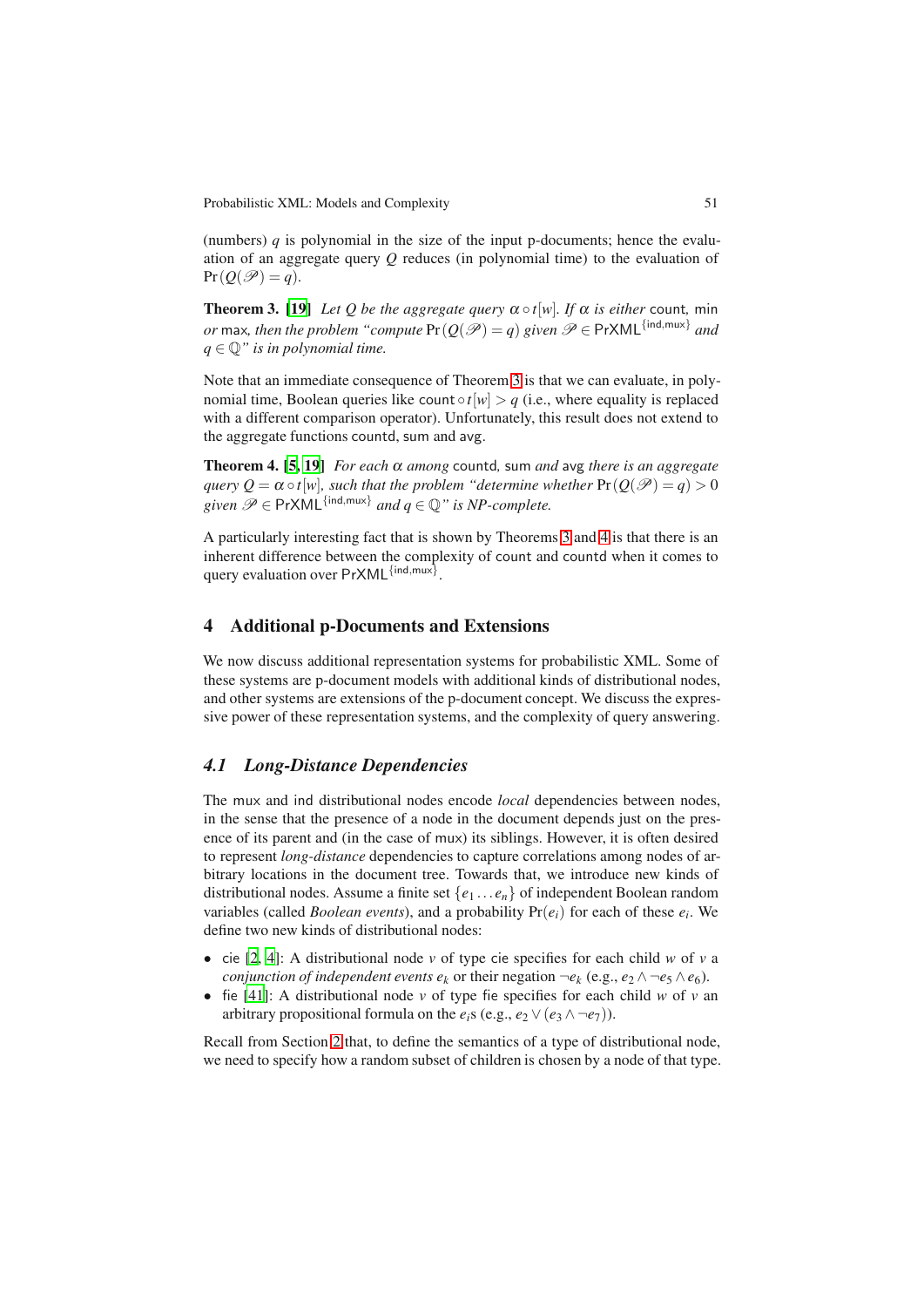

<span id="page-13-0"></span>**Fig. 3** A continuous p-document  $\mathcal{P}'$  in PrXML<sup>{cie}</sup> with Pr(*e*<sub>1</sub>) = 0.1, Pr(*e*<sub>2</sub>) = 0.5,  $Pr(e_3) = 0.8, Pr(e_4) = 0.4$ 

For cie and fie, the specification is as follows. At the beginning of the process, we draw a random truth assignment  $\tau$  to the events  $e_1, \ldots, e_n$ , independently of one another and according to the probabilities  $Pr(e_1), \ldots, Pr(e_n)$ . Then, each distributional node selects the children that are annotated by a formula that evaluates to true under <sup>τ</sup>. (We then proceed to the second step, as described in Section [2.](#page-4-0))

*Example 6.* An example p-document  $\mathcal{P}'$  of PrXML<sup>{cie}</sup> is shown in Figure [3.](#page-13-0) Disregard for now the leaf nodes under "time" nodes (these nodes contain continuous distributions that will be discussed in Section [4.5\)](#page-16-0). The p-document  $\mathscr{P}'$  is somewhat similar to  $P$  of Figure [1:](#page-6-0) there is uncertainty in the title of the first message, in its topic, and in the existence of the two follow-up messages, which are independent of each other. However, there is also a fundamental difference. The topic of the first follow-up is correlated with that of the original message: either both are set to "*automotive*" or both are set to "*finance*." This reflects what a topic extraction system might do, if it has a global view of the whole discussion.  $\Box$ 

We now look at the relative expressiveness and succinctness of p-documents defined with ind, mux, cie, and fie distributional nodes. In terms of expressiveness,  $PrXML^{[ind,mux]}$ ,  $PrXML^{[cie]}$ , and  $PrXML^{[fie]}$  are all able to represent all finite probability distributions over documents and are therefore equivalent [\[4\]](#page-24-4) (as already noted, this is not the case for  $PrXML^{ind}$ ,  $PrXML^{f_{\text{mid}}}$  and, obviously,  $PrXML$ {}). However, in terms of succinctness the picture is different: while there is a polynomial-time transformation of a  $PrXML^{\{ind,mux\}}$  p-document into an equiv-alent PrXML<sup>{cie}</sup> p-document, the converse is not true [\[44\]](#page-26-15). Similarly, PrXML<sup>{cie}</sup> is a subset of Pr $XML^{\{fie\}}$ , but a transformation from Pr $XML^{\{fie\}}$  into Pr $XML^{\{cie\}}$ entails an inevitable exponential blowup [\[41\]](#page-26-14).

The families  $PrXML^{[cie]}$  and (a fortiori)  $PrXML^{[fie]}$  are thus exponentially more succinct than ProTDB. However, this succinctness comes at a cost: query evaluation is now intractable. More precisely, *every* (Boolean) tree-pattern query is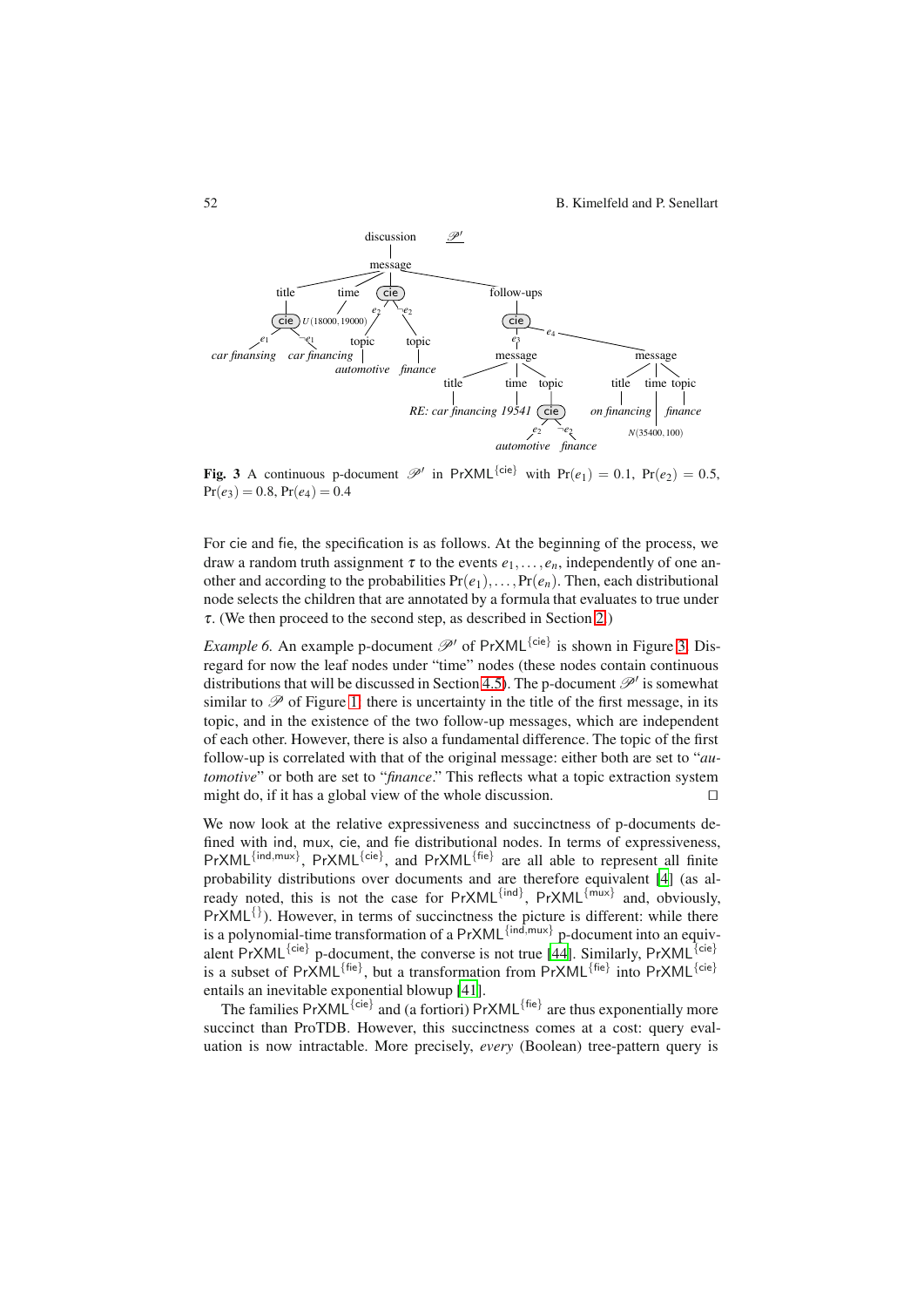#*P*-hard over PrXML{cie} (and PrXML{fie}), except for some trivial cases [\[44,](#page-26-15) [45\]](#page-26-2). The situation in PrXML<sup>{cie}</sup> is essentially the same as that in PrXML<sup>{fie}</sup>, although a few specific types of queries are tractable over PrXML{cie} and yet intractable over PrXML<sup>{fie}</sup>: projection-free tree patterns with joins [\[58\]](#page-26-16), and expected values for some types of aggregate queries [\[5,](#page-24-8) [7\]](#page-24-10).

The intractability of querying p-documents with long-distance dependencies discussed above concerns the computation of the *exact* probability of a query. It makes sense to look also at approximation algorithms [\[45\]](#page-26-2). The simplest way to approximate query probability is by Monte-Carlo sampling: pick a random document, evaluate the query, and iterate. The approximated probability will then be the ratio of draws for which the probability evaluated to true. This approach yields a polynomialtime algorithm for obtaining an *additive* approximation of the query probability; that is, a number that is guaranteed, with high confidence, to be in the interval  $[p - \varepsilon; p + \varepsilon]$  around the exact probability *p*. Using other means [\[37\]](#page-25-18), in the case of tree patterns over PrXML{cie} it is also possible to obtain a (polynomial-time) *multiplicative* approximation (i.e., a number in the interval  $[(1-\varepsilon)p,(1+\varepsilon)p]$ ) [\[45\]](#page-26-2).

## *4.2 Conditional Models*

As mentioned earlier, a central drawback in the ProTDB model (i.e., PrXML<sup>{ind,mux}</sup>) and some other models proposed in the literature (e.g., [\[33\]](#page-25-19)) is the assumption of probabilistic independence among probabilistic choices; in turn, this assumption is the key reason for the tractability of query evaluation [\[43\]](#page-26-6). However, even simple additional information about the database may give rise to intricate correlations. As a simple example, consider again the p-document in Figure [1.](#page-6-1) Even if we do not know the exact structure of the messages (hence, we use probabilistic rather than deterministic XML), it is likely that we know the total number of messages, and precisely (with no uncertainty involved). This new detail introduces dependency among the children of  $v_3$ , since now a random world cannot have too many (or too few) messages altogether. A more intricate statement can be the fact that at least 90% of the messages with the topic *automotive* have one or more *automotive* follow-ups; note that this statement implies correlation between the distributional nodes  $v_2$  and  $v_4$ .

To incorporate such additional information, Cohen et al. [\[19](#page-25-16)] suggested to specify *constraints* in addition to the p-document. They presented a language for specifying constrains that may involve aggregate functions (e.g., "the total number of messages is 392," and "at least 80% of the messages have follow-ups").4 Formally, a *Probabilistic XML Database* (PXDB) is a pair ( $\mathcal{P}, \mathcal{C}$ ), where  $\mathcal{P}$  is a p-document and  $\mathscr C$  is a set of *constraints*. The px-space that is defined by a PXDB ( $\mathscr P, \mathscr C$ ) is the sub-space of *P* conditioned on the satisfaction of each constraint of *C* (in other words, we restrict the px-space to the possible worlds that satisfy  $\mathscr{C}$ , and normalize the probabilities). Cohen et al. gave polynomial-time algorithms for various central tasks, such as *sampling* and *querying*, where their queries are tree patterns with

<sup>4</sup> For the precise specification of this language, see [\[19\]](#page-25-16).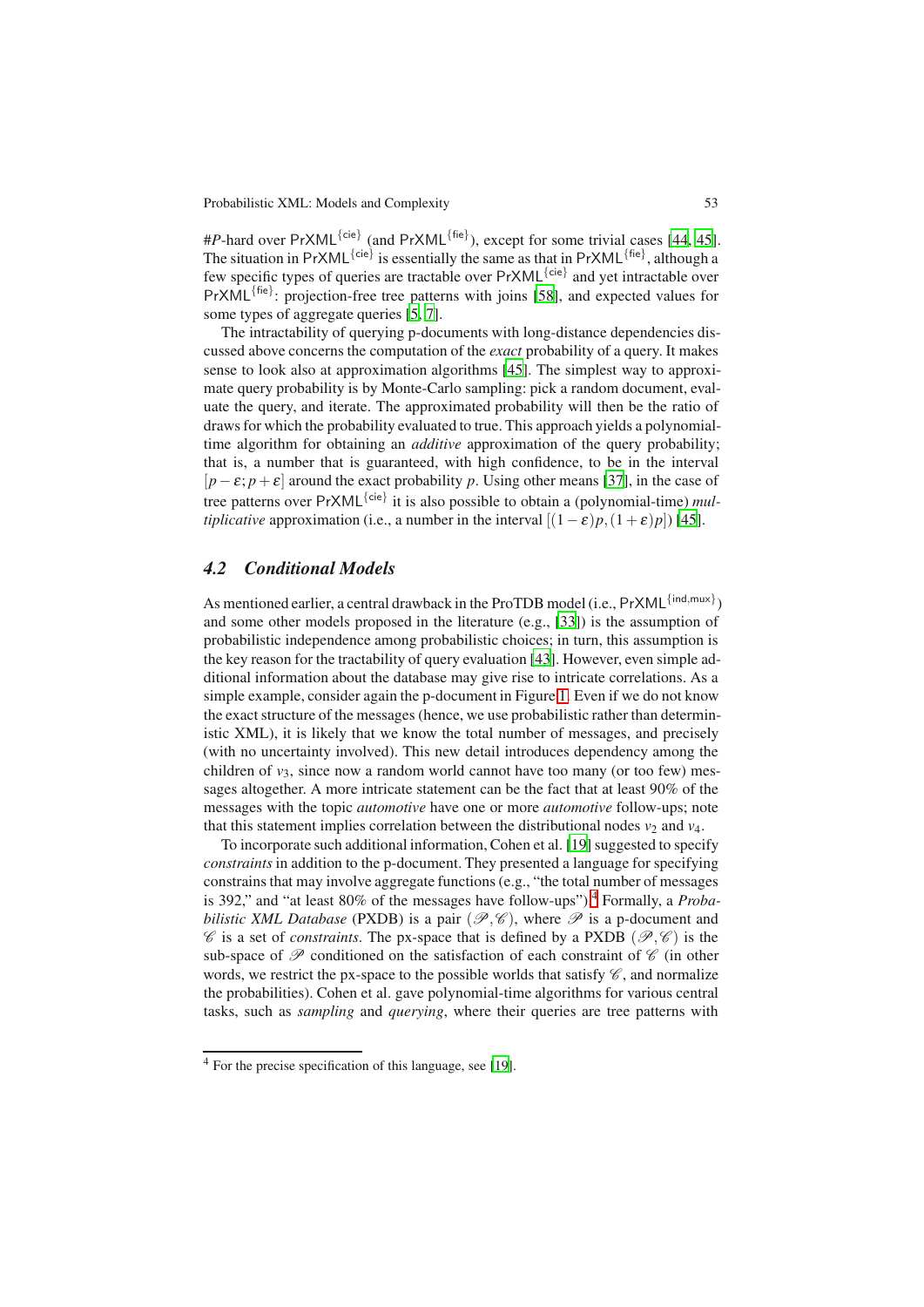some aggregate functions (that include count, and  $min/max)$ .<sup>5</sup> Similar tractability results have been shown for the case where both constraints and queries are phrased in MSO [\[20\]](#page-25-13).

## <span id="page-15-0"></span>*4.3 Recursive Markov Chains*

In principle, p-documents provide means of representing arbitrary *finite* px-spaces. Some applications, however, require the ability to represent infinite sets of possible worlds. Consider again the example document of Figure [1;](#page-6-0) all such documents describing email discussions conform to the following schema, given as a DTD:

```
discussion: (message*)
   message: (title, time, topic?, follow-ups?)
follow-ups: (message*)
```
There are infinitely many documents conforming to this DTD, of arbitrarily large depth and width. In order to represent a discussion in which the number of messages and the structure of the discussion itself is fully uncertain, we need to be able to model, in a concise manner, infinite px-spaces.

The formalism of *recursive Markov chains* [\[25](#page-25-20)] is used for describing recursive probabilistic processes. Alternatives are described using a Markov chain, where each node in the chain can be a call to another (or the same) chain. This formalism naturally lends itself to the representation of potentially infinite px-spaces, as shown by Benedikt et al. [\[10\]](#page-24-7). In that work, Benedikt et al. study the tractability of MSO queries over px-spaces represented by recursive Markov chains (and restrictions thereof). In particular, recursive Markov chains that are *hierarchical* (i.e., when there are no cycles in the call graph) are tractable if we assume that all arithmetic operations have unit cost.<sup>6</sup> Hierarchical Markov chains can be seen as a generalization of p-documents defined with directed acyclic graphs instead of trees, a model introduced in [\[10,](#page-24-7) [20\]](#page-25-13). If we further restrict recursive Markov chains so that no Markov chain is called at two different positions (they are thus *tree-like*), we obtain a fully tractable model that generalizes PrXML{mux,ind} (and even more succinct models, e.g., PrXML $\{exp\}$  [\[44\]](#page-26-15)).

#### *4.4 SCFGs*

A *Context-Free Grammar* (CFG) specifies a process of producing parse trees for strings in a nondeterministic manner; indeed, a specific string may have multiple (even infinitely many) parse trees, since multiple production rules can be specified for a nonterminal. A *stochastic* (or *probabilistic*) *Context-Free Grammar* (SCFG) is similar to a CFG, except that the rules are augmented with probabilities; that is, the

<sup>5</sup> This language allows for nesting of queries, and the reader is referred to [\[19](#page-25-16)] for the exact details.

<sup>6</sup> Without this assumption, we lose tractability because the exact probability of a query may require exponentially many bits in the size of the representation.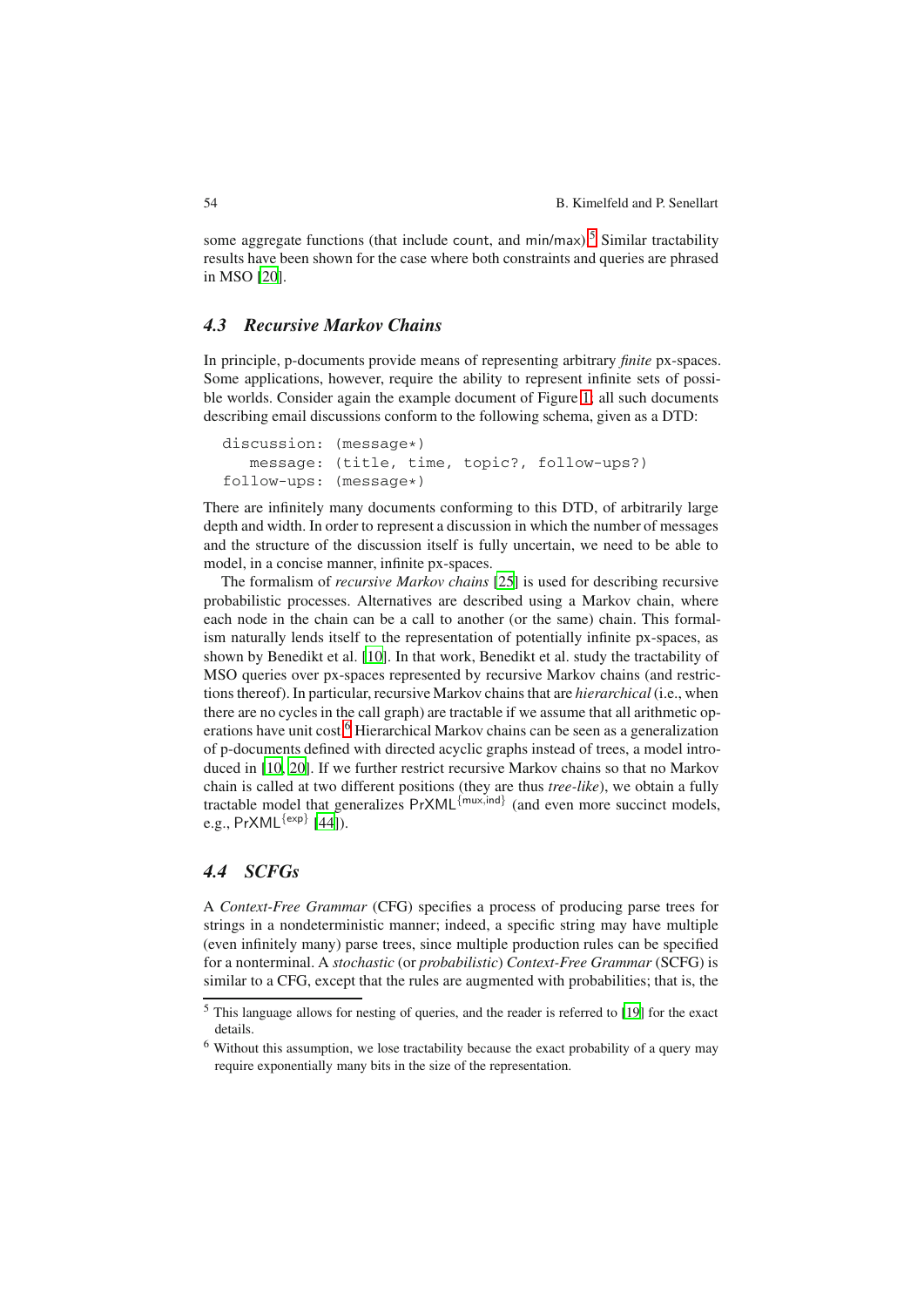production of a nonterminal becomes a probabilistic, rather than a nondeterministic, process.

When given a string, an SCFG implies a probability space over the possible parse trees of the string (where the probability of a parse tree corresponds to the confidence of the SCFG in that tree). Since this space comprises of labeled trees, we can view it as a (possibly infinite) px-space, on which we can evaluate XML queries (e.g., "find each noun phrase that forms an object for the verb *likes*"). Cohen and Kimelfeld [\[18](#page-25-11)] studied the problem of evaluating a tree-pattern query over the pxspace that is represented by an SCFG and a string. In particular, they showed that this task is tractable for the class of *weakly linear SCFGs* (that generalizes popular normal forms like linear SCFGs, and Chomsky or Greibach normal forms). It follows from known results [\[25\]](#page-25-20) that, in the general case, query probabilities do not have a polynomial-size bit representation, and can even be irrational.

## <span id="page-16-0"></span>*4.5 Continuous Distributions*

So far, all probabilistic XML models we have considered represent *discrete* probability distributions, where the uncertainty is either in the structure of the document or in the choice of a value from a finite collection of options. But some sources of uncertainty, such as the imprecision in sensor measurements, are essentially *continuous*. So, following [\[5,](#page-24-8) [7\]](#page-24-10) we introduce the possibility of labeling leaves of pdocuments with not only constant values, but *continuous probability distributions* of values (as usual, represented in some compact manner). For example, we might say that a given leaf represents a uniform distribution between two constants.

*Example 7.* Consider again the p-document  $\mathcal{P}'$  of Figure [3.](#page-13-0) Two of the "time" nodes have for leaf a continuous distribution. The first one,  $U(18000, 19000)$  represents a uniform distribution in the interval [18000;19000], which is adapted to the case when nothing else is known about the timestamp, perhaps because of a coarse granularity in the way the message metadata was displayed. The second distribution, *N*(35400,100) is a Gaussian centered around 35400 and with a standard deviation of 100. Such a timestamp might arise from a known imprecision in the date of the computer system that produced the timestamp. One can check that the document *d* of Figure [1](#page-6-0) is one of the possible worlds represented by  $\mathscr{P}'$  (but of course, it has a zero probability due to the continuous distributions).  $\Box$ 

Observe that we cannot use our current formalism of a px-space to define the semantics of a p-document with continuous values, since our px-space is discrete, and in particular, is defined by means of a probability of each possible world. Nevertheless, px-spaces can be properly extended to a continuous version by constructing a  $\sigma$ -algebra of sets of possible worlds, and define a probability measure over this <sup>σ</sup>-algebra, as done by Abiteboul et al. [\[7](#page-24-10)]. When this is done, we can investigate the complexity of query evaluation, as usual. Tree patterns are not of much interest in this case, because if a query node is matched against a node with continuous distribution, the probability of this match is usually zero. But of course, aggregate queries make sense. As shown by Abiteboul et al. [\[7\]](#page-24-10), the tractability of aggregate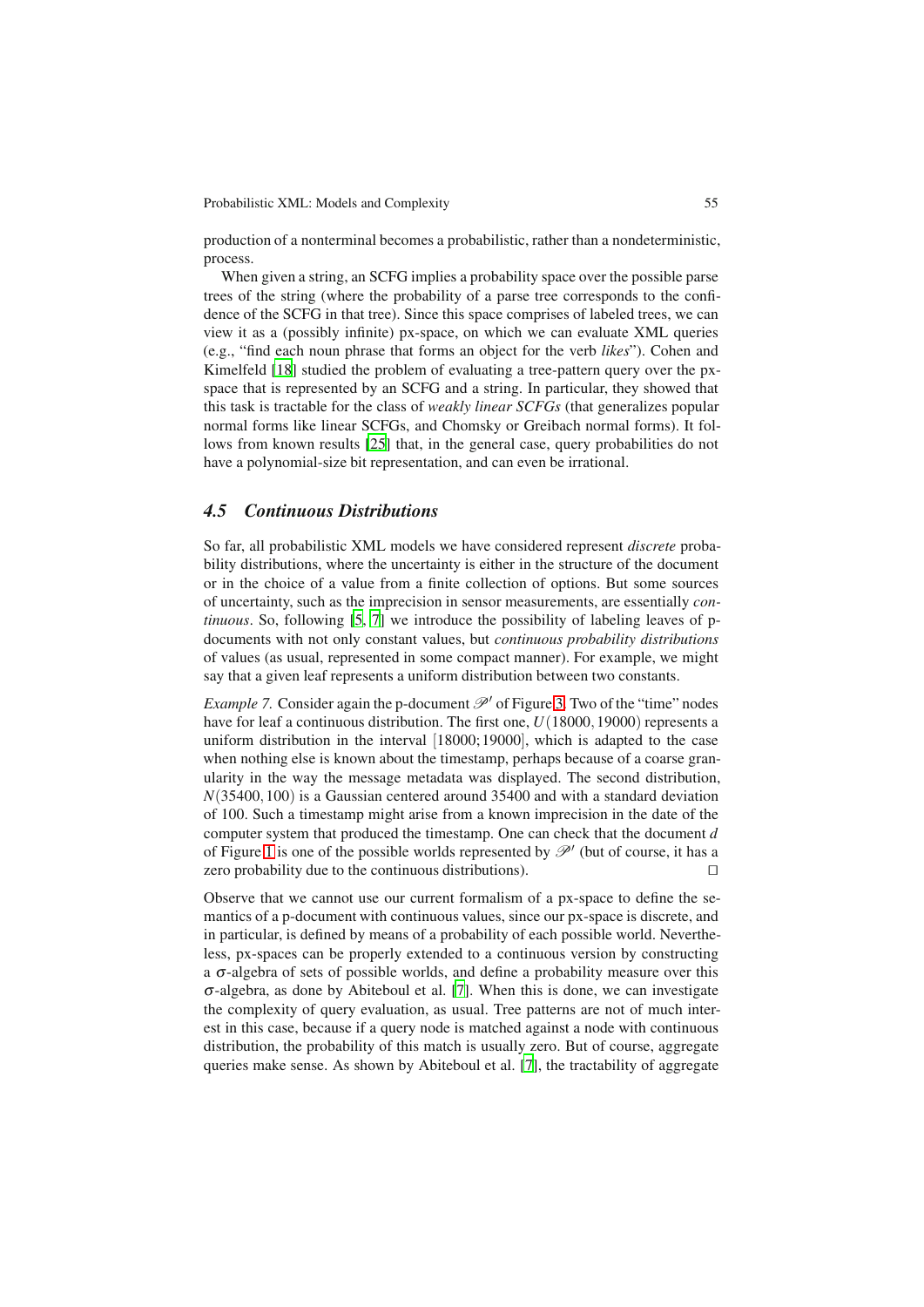queries with functions such as count, min, or max extends from (discrete) ProTDB to the continuous case, as long as the class of probability distributions present in the p-document can be efficiently convoluted, summed, integrated, and multiplied. This is for instance the case of distributions defined by piecewise polynomials, a generalization of uniform distributions.

## <span id="page-17-0"></span>**5 Other Problems of Interest**

In the previous sections, we discussed the task of query evaluation over different models of probabilistic XML. Here, we discuss additional tasks. Specifically, we address *updating* and *typing*, which are classical XML operations. We also discuss *compression*—the problem of finding a representation of a smaller size, and *top-k querying*—retrieving the most probable answers to a tree-pattern or a keywordsearch query. Finally, we list additional tasks that are mostly left as open problems.

#### *5.1 Updates*

In update languages like *XUpdate* or the *XQuery Update Facility*, the specification of update operations entail *locator queries* that indicate, as XPath or XQuery expressions, the locations where data are to be inserted, modified, or deleted. An elementary probabilistic update operation can thus be defined as consisting of a locator query, a specification of the operation to be performed at matched locations (e.g., a tree to be inserted), and a probability that the update should be performed (provided that the locator query matches); such an operation has been studied by Abiteboul et al. [\[4\]](#page-24-4). The semantics of updates is defined as for queries: the result of an update on a probabilistic database should be a representation of a probabilistic space obtained from the original probabilistic space by applying the update on every possible world. Again, we want to avoid the exponential enumeration of possible worlds and perform the update directly on the original probabilistic document. Updates are of particular interest since they can be seen as a fundamental mechanism for constructing a probabilistic XML document: a sequence of uncertain update operations applied to a deterministic XML document [\[1\]](#page-24-2).

Limiting our study to ProTDB and models with long-distance dependencies, we observe the following tradeoff on update tractability [\[41](#page-26-14)], in terms of data complexity:

- The result of an update operation is computable in polynomial time over ProTDB for a restricted set of non-branching tree pattern queries (specifically, those without descendant edges or those whose locator query returns the node at the bottom of the tree pattern).
- In general, computing the result of an update operation over ProTDB is intractable.
- The result of an update operation is computable in polynomial time over the family  $PrXML^{fie}$ , for updates defined by tree-pattern queries with joins.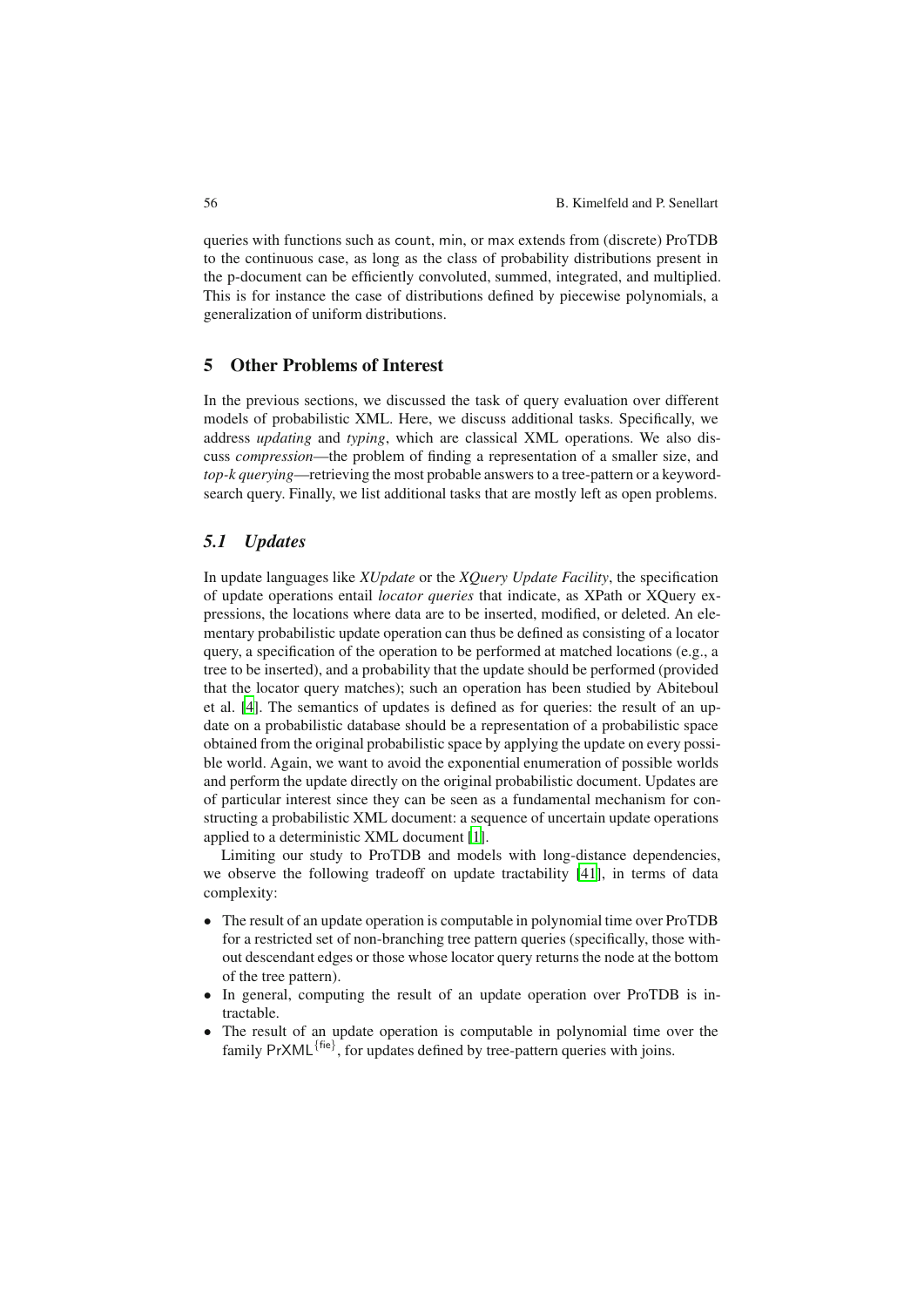The reason for the tractability of updates in  $PrXML^{\{file\}}$  (while querying operations are hard) is that updates do not entail computation of probabilities; we just manipulate event formulas without computing their probabilities.

Updating probabilistic XML documents highlights the following issue in models different from ProTDB and PrXML{fie}: the model may lack the property of being a *strong representation system* [\[3](#page-24-11)] for the query language used in locator queries; this means that it is impossible to represent the output of a query (or the result of an update based on this query language) in the model. This is the case for ProTDB extended with continuous value distributions, and the language of aggregate tree-pattern queries (or even tree-pattern queries with inequalities). To be able to apply updates on such probabilistic models, the challenge is to define generalizations of these models (and of the corresponding querying techniques) that are strong representation systems.

## *5.2 Typing*

Typing an XML document, that is, testing whether the document is valid against a schema defined in some schema language (e.g., DTD), is another fundamental datamanagement problem in XML. Similarly to Boolean querying, typing a probabilistic XML document should return a probability, namely, the probability that a random document is valid. As shown by Cohen et al. [\[20\]](#page-25-13), when the schema can be defined by a deterministic bottom-up tree automaton (which is the case for DTDs, disregarding for now keys and foreign keys), computing the probability that a ProTDB p-document is valid is in polynomial time in the size of both the p-document and the schema. Essentially, this computation is done by running the automaton over the pdocument, maintaining on the way some data structures that allow us to compute the probability that a node has type *q* given the corresponding probabilities of its children. This result can be generalized in a number of ways. First, tractability extends to computing the probability of a fixed query (say, a tree pattern) in the probabilistic space that is restricted to only those worlds that are valid against a schema [\[20\]](#page-25-13). Second, the data model can be generalized to recursive Markov chains, and we basically have tractability in the same classes of recursive Markov chains where MSO query answering is tractable [\[10\]](#page-24-7). Third, adding constraints (such as keys and foreign keys) renders typing intractable, though it is still tractable to test whether the probability of being valid against a schema with constraints is exactly one [\[20](#page-25-13)].

## *5.3 Compression*

A fundamental advantage of using probabilistic XML models, such as ProTDB, is their potential compactness in representing probabilistic spaces. Depending on the application, obtaining such a compact model might not be straightforward. The direct translation of a set of possible worlds with probabilities into a PrXML<sup>{mux,ind}</sup> document, for instance, simply enumerates all possible worlds as children of a mux node and has the same size as the original space. The *compression* or *simplification*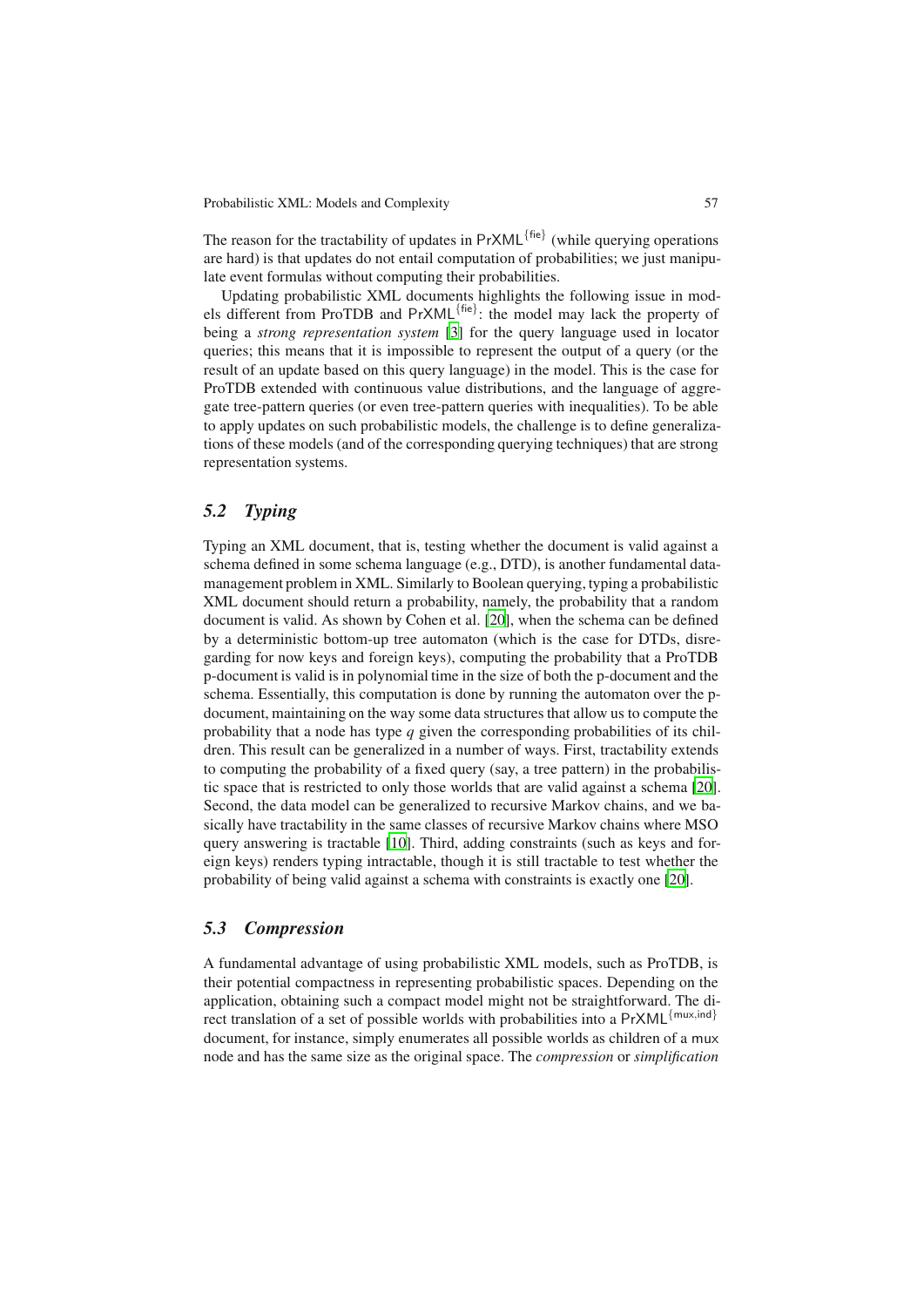problem [\[39](#page-25-9)] is to obtain, given a probabilistic XML document, another more compact document that defines the same px-space.

In ProTDB, a basic operation that can be used to simplify a p-document is to push distributional nodes down the tree whenever possible, merging ordinary nodes in the process [\[66](#page-27-2)]. Another direction is to apply regular XML compression techniques [\[13\]](#page-24-12) to compress the probabilistic tree into a probabilistic DAG while retaining querying tractability (assuming unit-cost arithmetics), as discussed in Section [4.3.](#page-15-0) Veldman et al. [\[66\]](#page-27-2) explored the combination of probabilistic XML simplification techniques with ordinary XML compression, demonstrating gain in the size of the representation.

## *5.4 Top-k Queries*

Chang et al. [\[16](#page-24-13)] studied the problem of finding, in a probabilistic XML document, the *top-k* query answers, that is, the *k* answers with the highest probabilities (where *k* is a specified natural number). Their model of probabilistic XML is ProTDB, and as queries they considered projection-free path patterns. Another type of a top-*k* query arises in *keyword search*. Information retrieval by keyword search on probabilistic XML has been studied by Li et al. [\[47](#page-26-17)]. Specifically, they perform keyword search in the ProTDB model by adopting the notion of *Smallest Lower Common Ancestor* (SLCA) [\[69\]](#page-27-3), which defines when an XML node constitutes an answer for a keyword-search query. More particularly, the problem they explore is that of finding the *k* nodes with the highest probabilities of being SLCAs in a random world.

## *5.5 Open Problems*

We now discuss important open problems around management operations on probabilistic XML. Despite the existence of techniques for compressing ProTDB documents [\[66\]](#page-27-2), we lack a good understanding on when compression is possible and whether it is possible to obtain an *optimal* representation (with respect to compactness) of a px-space, in ProTDB and other models. A fundamental problem related to this one concerns *equivalence* of probabilistic XML documents: decide whether two representations define the same px-space [\[39](#page-25-9)]. As shown in [\[57\]](#page-26-18), this problem admits a randomized polynomial-time decision procedure for  $PrXML^{[cie]}$  when pdocuments are shallow, giving some hope of obtaining a more systematic procedure for minimizing the size of a p-document. Nevertheless, the exact complexities of the equivalence problem, of testing optimality, and of minimization itself, remain open problems.

Compressing a discrete px-space into a compact p-document is somewhat akin to the problem of XML schema inference from XML data [\[11\]](#page-24-14): in both cases, the goal is to obtain a compact model of a set of documents. There are two differences, however. First, an XML schema represents a set of XML documents, while a pdocument represents a probabilistic distribution thereof. Second, it is assumed that XML schema inference generalizes the observation of the example documents and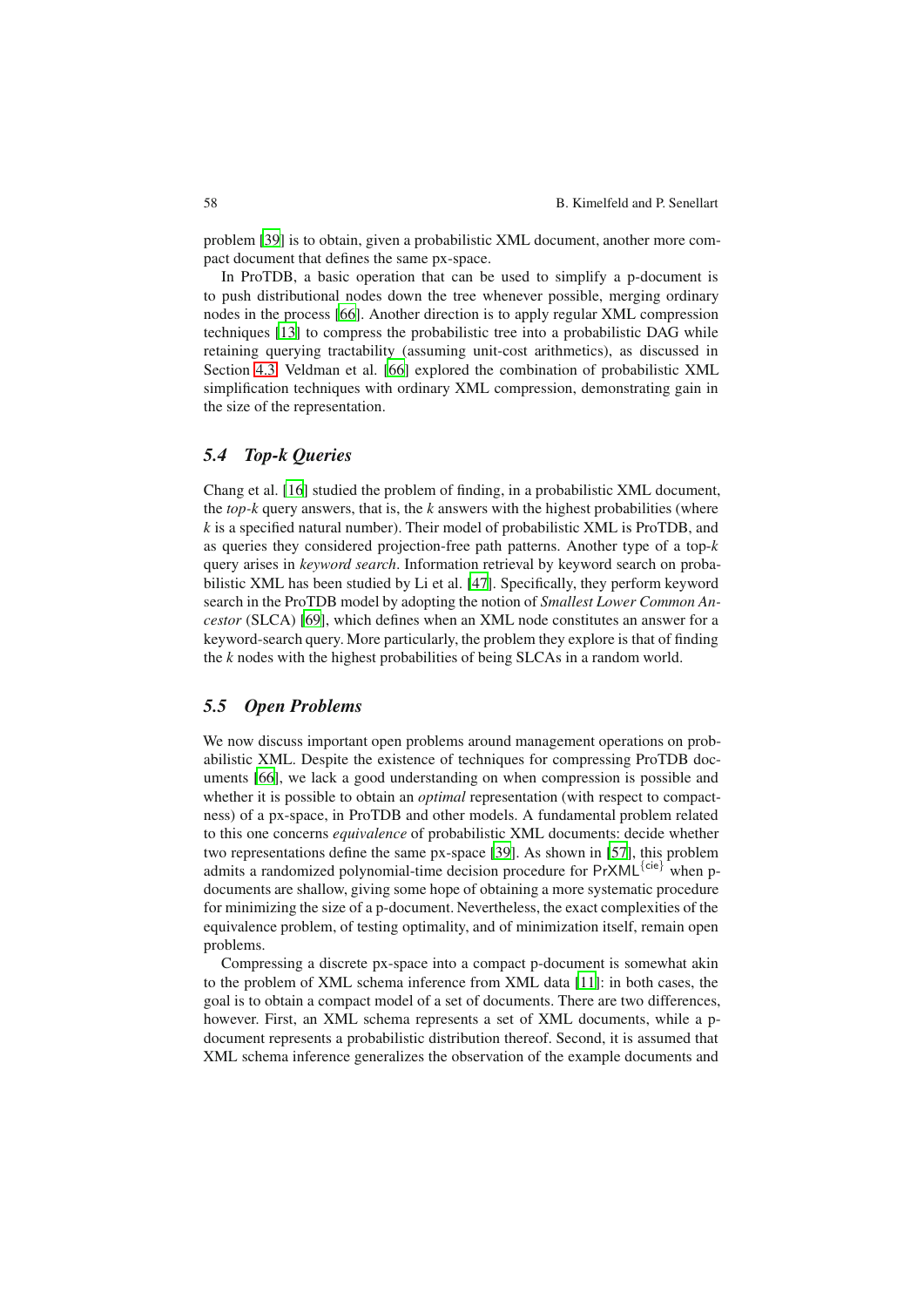that some documents valid against the schema are not present in the original collection, while compression preserves the px-space. Relaxing this last assumption leads to the problem of *probabilistic schema inference*, that is, learning a probabilistic model, with potential generalization, for a corpus of XML documents. A first work in this direction is by Abiteboul et al. [\[6](#page-24-3)], where the skeleton of the schema is given, and probabilities are learned to optimize the likelihood of the corpus. Adapting XML schema inference techniques to directly generate probabilistic models would allow us to generalize any collection of XML documents as a probabilistic XML document.

The focus of most of the literature on probabilistic XML is on modeling and querying, while only little exploration has been done on other aspects of probabilistic XML management. One of the important aspects that deserve further exploration is that of *mining*, namely, discovering important patterns and trends (e.g., frequent items, correlations, summaries of data values, etc.) in probabilistic XML documents. Kharlamov and Senellart [\[40\]](#page-25-21) discuss how some mining tasks can be answered using techniques of probabilistic XML querying. Nevertheless, it is to be explored whether other techniques (e.g., based on ordinary frequent itemset discovery) can provide more effective mining.

#### <span id="page-20-0"></span>**6 Practical Aspects**

In this section, we discuss some practical aspects of probabilistic XML management. We first consider system architecture and indexing, and then elaborate on the practical challenges that remain to be tackled towards a full-fledged databasemanagement system for probabilistic XML. (To the best of our knowledge, up to now only prototypical systems have been developed.)

#### *6.1 System Architecture*

The first question is that of the general architecture of a probabilistic XML system: should it be *(a)* built on top of a probabilistic relational database system, *(b)* based on a query-evaluation engine for ordinary XML, *or (c)* engineered from scratch to easily accommodate the existing algorithmic approaches for probabilistic XML? We overview these three approaches, pointing to preliminary work, and noting advantages and shortcomings of each.

#### **Over a Probabilistic Relational Engine**

Much effort has been put on building efficient systems for managing probabilistic relational data. These systems include Trio [\[67\]](#page-27-1), MayBMS [\[32\]](#page-25-6) and its query evaluator SPROUT [\[54\]](#page-26-19) (in turn, these systems are usually built on top of an ordinary relational database engine). Leveraging these efforts to the probabilistic XML case makes sense, and basically amounts to encoding probabilistic XML data into probabilistic tables, and tree-pattern queries into conjunctive queries. This direction is explored by Hollander and van Keulen [\[31\]](#page-25-3) with Trio, where feasibility is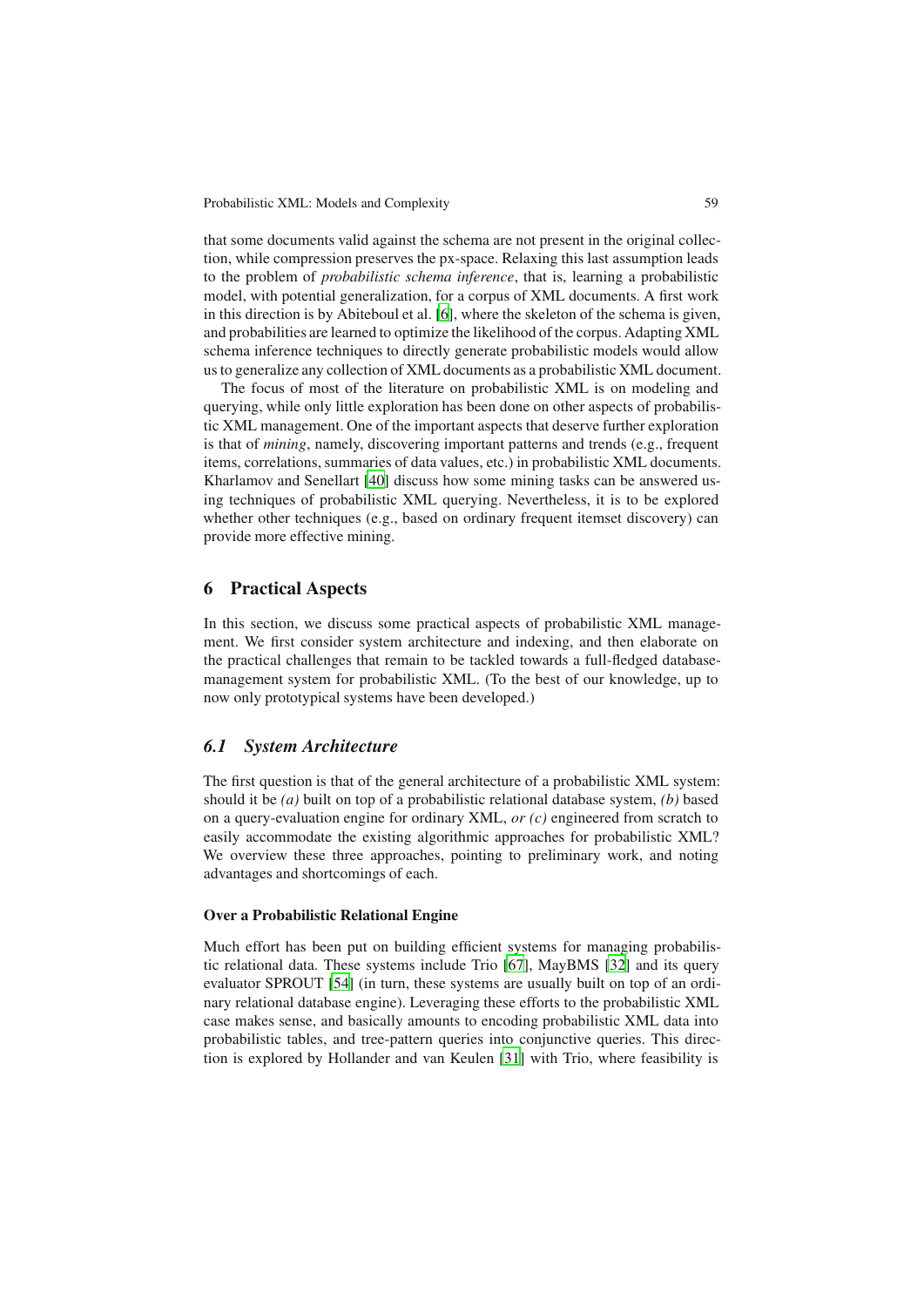demonstrated for different kinds of XML-to-relation encodings. However, the relational queries that result from those encodings are of a specific form (e.g., inequalities are used to encode descendant queries) for which optimizations are not always available to the probabilistic relational engine.

#### **Over of an XML Query Engine**

Alternatively, it is possible to rely on native XML database systems (such as  $eXist^7$ ) or MonetDB/XQuery<sup>8</sup>) to evaluate queries over probabilistic XML documents, delegating components such as indexing of document structure and query optimization to the underlying XML database engine. It requires either to modify the internals of the XML query evaluation engine to deal with probabilities, or to be able to rewrite queries over probabilistic XML documents as queries over ordinary documents. The latter approach is demonstrated by Senellart and Souihli [\[59](#page-26-20)]; there, tree-pattern queries with joins over p-documents of PrXML<sup>{cie}</sup> are rewritten into XQuery queries that retrieve each query match, along with a propositional formula that represents the probability of the match. All XML processing is therefore handed out to the XQuery query engine, and the problem is reduced to probability evaluation of propositional formulas.

#### **Independent Implementation**

The previous two architectures do not make use of the specificities of probabilistic XML, and in particular, of the techniques that have been developed for querying probabilistic XML. An alternative is thus to design a probabilistic XML system around one or more of these techniques (e.g., bottom-up dynamic programming [\[43\]](#page-26-6)), and thereby utilize the known algorithms at query time [\[44](#page-26-15)]. The downside of this approach is that existing algorithms are main-memory intensive. Furthermore, the implemented system is typically applicable to only a limited probabilistic model (e.g., [\[44\]](#page-26-15) supports just ProTDB documents, though it should be possible to use a similar bottom-up approach for hierarchical Markov chains [\[10](#page-24-7)] and to support continuous distributions [\[7\]](#page-24-10)), and to a limited class of queries (e.g., [\[44\]](#page-26-15) supports just tree patterns, but it should also be possible to extend it to MSO by combining the algorithm of [\[20\]](#page-25-13) and a toolkit such as Mona [\[30](#page-25-22)] for converting queries into tree automata).

#### *6.2 Indexing*

We now consider *indexing* as a mean of enhancing the efficiency of query evaluation over probabilistic XML. When a probabilistic XML system is implemented on top of an XML database system, we can rely on this system to properly index the tree structure and content. Still remaining is the question of how to provide efficient access to the probabilistic annotations.

<sup>7</sup> <http://exist.sourceforge.net/>

<sup>8</sup> <http://monetdb.project.cwi.nl/monetdb/XQuery/>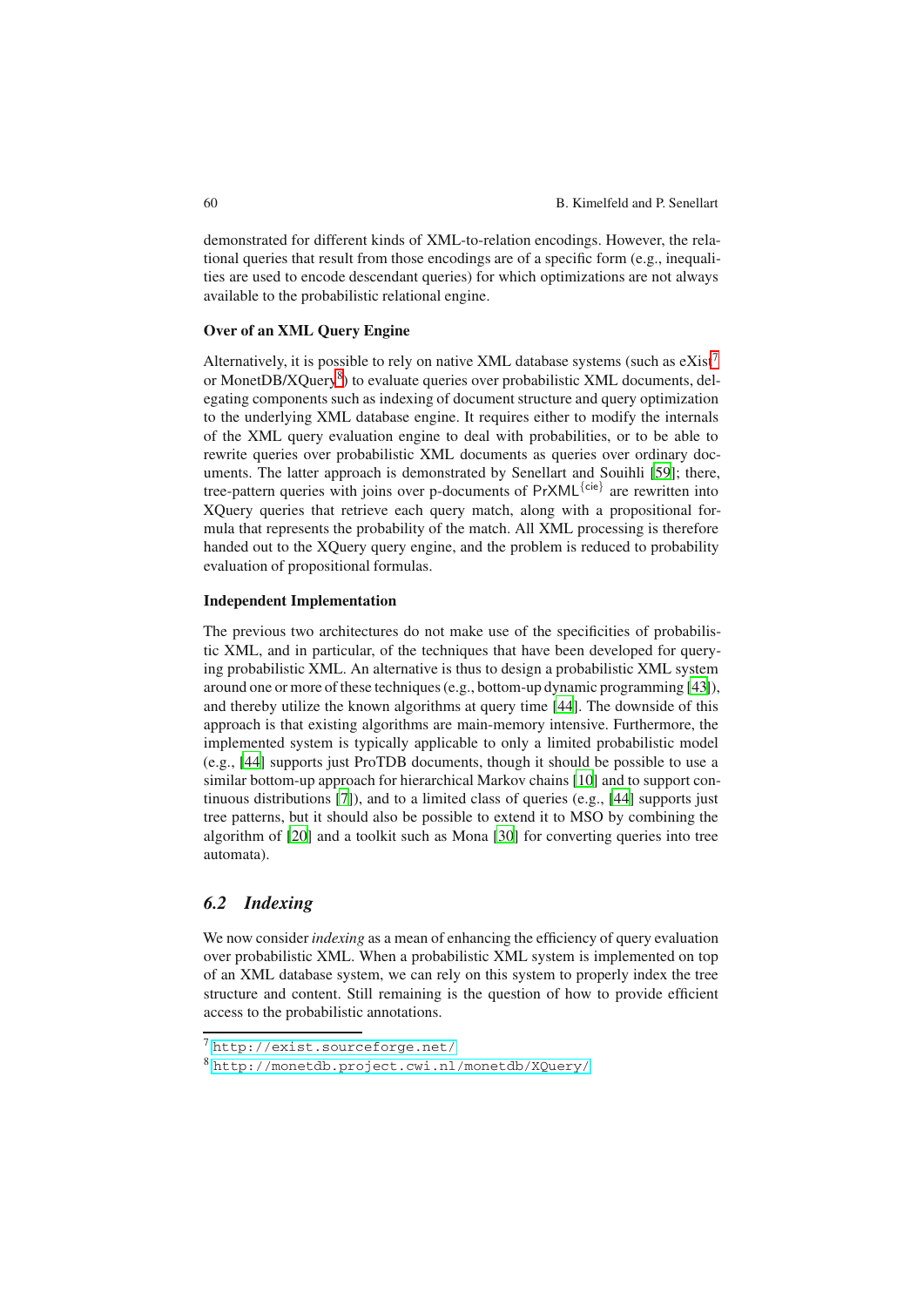The PEPX system [\[48](#page-26-21)] proposes to index ProTDB documents in the following manner: instead of storing with each child of a mux or ind node the probability of being selected by its parent, store the marginal probability that the child exists. Coupled with indexing of the tree structure, it allows much more efficient processing of simple queries, since a single access suffices to retrieve the probability of a node, and accessing all ancestors of this node is not required. This approach has also been taken by Li et al. [\[49\]](#page-26-22) who adapted the TwigStack algorithm [\[12](#page-24-6)] to the evaluation of projection-free patterns in a ProTDB document.

This is certainly not the last word on probabilistic XML indexing, though. An interesting direction would be to combine structure-based indexing with probabilitybased indexing. Conceivably, such an approach has the potential of enhancing the efficiency of finding the most probable answers [\[16\]](#page-24-13) or answers with a probability above a specified threshold [\[43\]](#page-26-6).

#### <span id="page-22-0"></span>*6.3 Remaining Challenges*

We now highlight some of the challenges that remain on the way to implementing a full-fledged system for managing probabilistic XML.

We first discuss the choice of method for query evaluation. Depending on the data model in use, and depending on the query language, we have a variety of techniques, exact or approximate: bottom-up algorithm in the absence of long-distance correlations [\[43\]](#page-26-6), naïve enumeration of all possible worlds, Monte-Carlo sampling, relative approximation [\[44\]](#page-26-15), and so on. Each of these has specific particularities in terms of the range of query and data it can be applied to, its evaluation cost, and its approximation guarantee. Hence, it is likely that some methods are suitable in some cases and other methods are suitable in other cases. A system should have a wealth of evaluation techniques and algorithms, and should be able to make proper decisions on which technique to use for providing a quick and accurate result. For example, the system may be given precision boundaries, and it should then select the most efficient approximation that guarantees these boundaries. Alternatively, given a time budget, a system should be able to select an exact or approximation technique (as precise as possible) for performing query evaluation within that budget. This process can be carried out at the level of the whole query, or at the level of each sub-query. For instance, in some cases it may be beneficial to combine probabilities that are computed (for different parts of the query and/or the document) by deploying different techniques. This suggests relying on cost-based, optimizer-like, query planning where each implementation of a (sub-)query evaluation is associated with an estimated cost, of both time and approximation. First steps are highlighted in [\[60\]](#page-26-23).

There is also a need for a deeper understanding of the connection between probabilistic XML and probabilistic relational data. This is obviously critical if one is to implement a probabilistic XML system on top of a probabilistic relational database; but, it is important in other architectures as well, for identifying techniques in the relational setting that carry over to the XML setting. The connection is not so straightforward. It is of course easy to encode trees into relations or relations into trees, but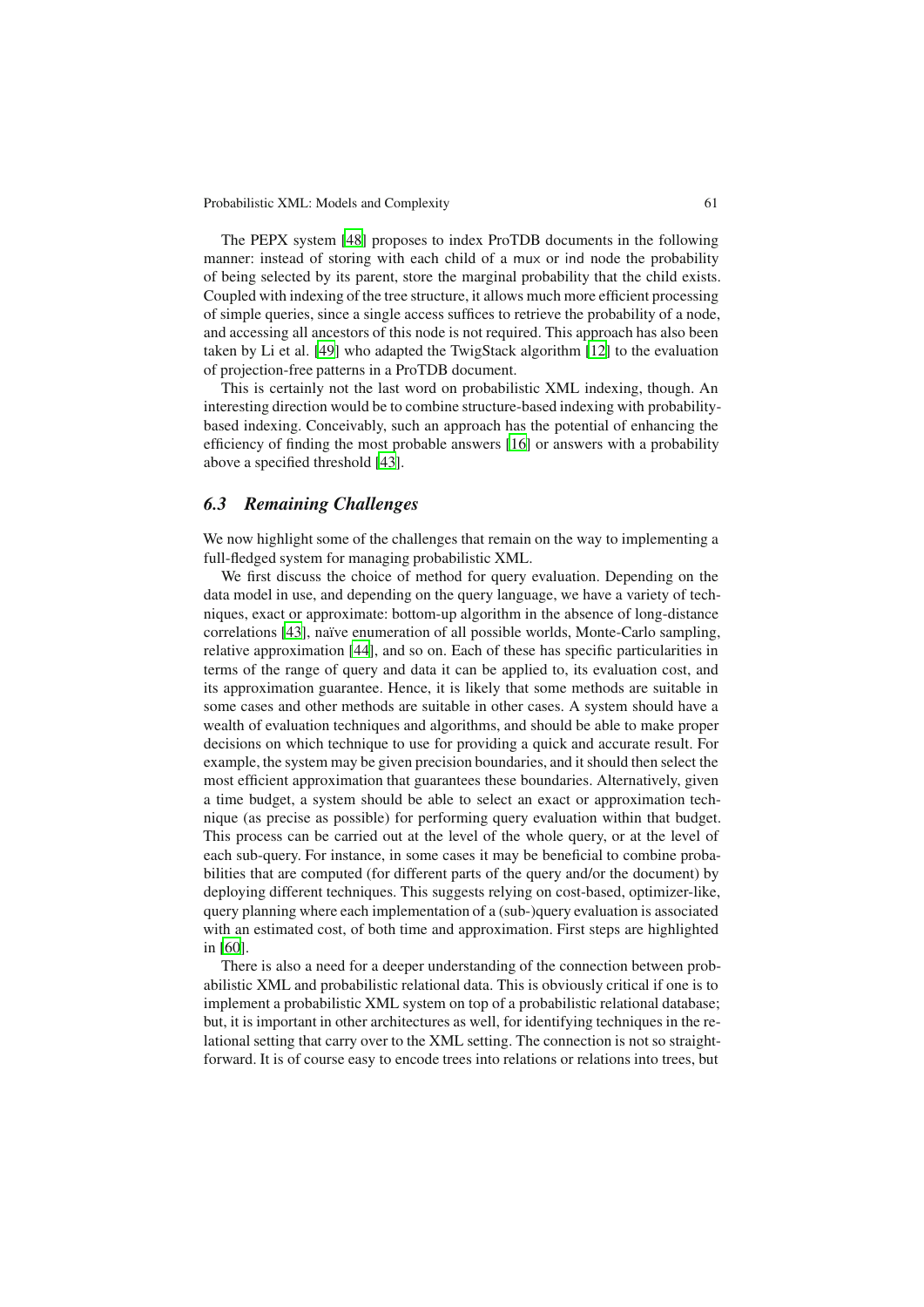#### 62 B. Kimelfeld and P. Senellart

in both cases the encoding has special shapes: relations encoding trees are tree-like (with treewidth [\[55\]](#page-26-24) one) and relations encoded as trees are shallow and have repetitive structure. Typical query languages are different, too: tree-pattern queries or MSO on one side, conjunctive queries or the relational algebra on the other. When trees are encoded into relations, tree-pattern queries become a particular kind of conjunctive queries, involving hierarchically structured self joins, a class for which it is not always possible to obtain efficient query plans over arbitrary databases [\[61\]](#page-26-5). Some results from the probabilistic XML setting (such as the bottom-up evaluation algorithm for ProTDB) have no clear counterpart in the relational world, and vice versa. A unifying view of both models would help in building systems for managing both probabilistic relational and XML data.

The last challenge we highlight is that of optimizing query evaluation by reusing computed answers of previous queries. This can be seen as a case of *query answering using views*, a problem that has been extensively studied in the deterministic XML setting [\[8](#page-24-15), [15,](#page-24-16) [68](#page-27-4)]. There is little known on whether and how (materialized) views can be used for query answering in the probabilistic XML setting, though Cautis and Kharlamov [\[14\]](#page-24-17) have made a preliminary study of the problem in the setting of ProTDB, where they show that the major challenge is not retrieving query answers, but computing their probabilities.

#### <span id="page-23-0"></span>**7 Conclusions**

We reviewed the literature on probabilistic XML models, which are essentially representation systems for compactly encoding probability distributions over labeled trees. A variety of such representation systems have been proposed, and each provides a different trade-off between expressiveness and compactness on the one hand, and management complexity on the other hand. Specifically, ProTDB [\[53](#page-26-3)] and some of its extensions (e.g., ProTDB augmented with constraints or continuous distributions, and tree-like Markov chains) feature polynomial-time querying for a rich query language (MSO, or aggregate queries defined by tree-patterns). In contrast, query evaluation is intractable in other models such as PrXML<sup>{fie}</sup> (that allows for correlation among arbitrary sets of nodes) or arbitrary recursive Markov chains (that can represent spaces of unbounded tree height or tree width).

We mentioned various open problems throughout this chapter. Two of these deserve particular emphasis. First, the connection to probabilistic relational models needs better understanding, from both the theoretical viewpoint (e.g., what makes tree-pattern queries over ProTDB tractable, when they are encoded into relations?) and the practical viewpoint (e.g., can we build on a system such as Trio [\[67\]](#page-27-1) or MayBMS [\[32\]](#page-25-6) to effectively manage probabilistic XML data?). Second, further effort should be made to realize and demonstrate the ideal of using probabilistic XML databases, or probabilistic databases in general, to answer data needs of applications (rather than devising per-application solutions); we discussed some of the wide range of candidate applications in the introduction. We believe that the research of recent years, which is highly driven by the notable popularity of probabilistic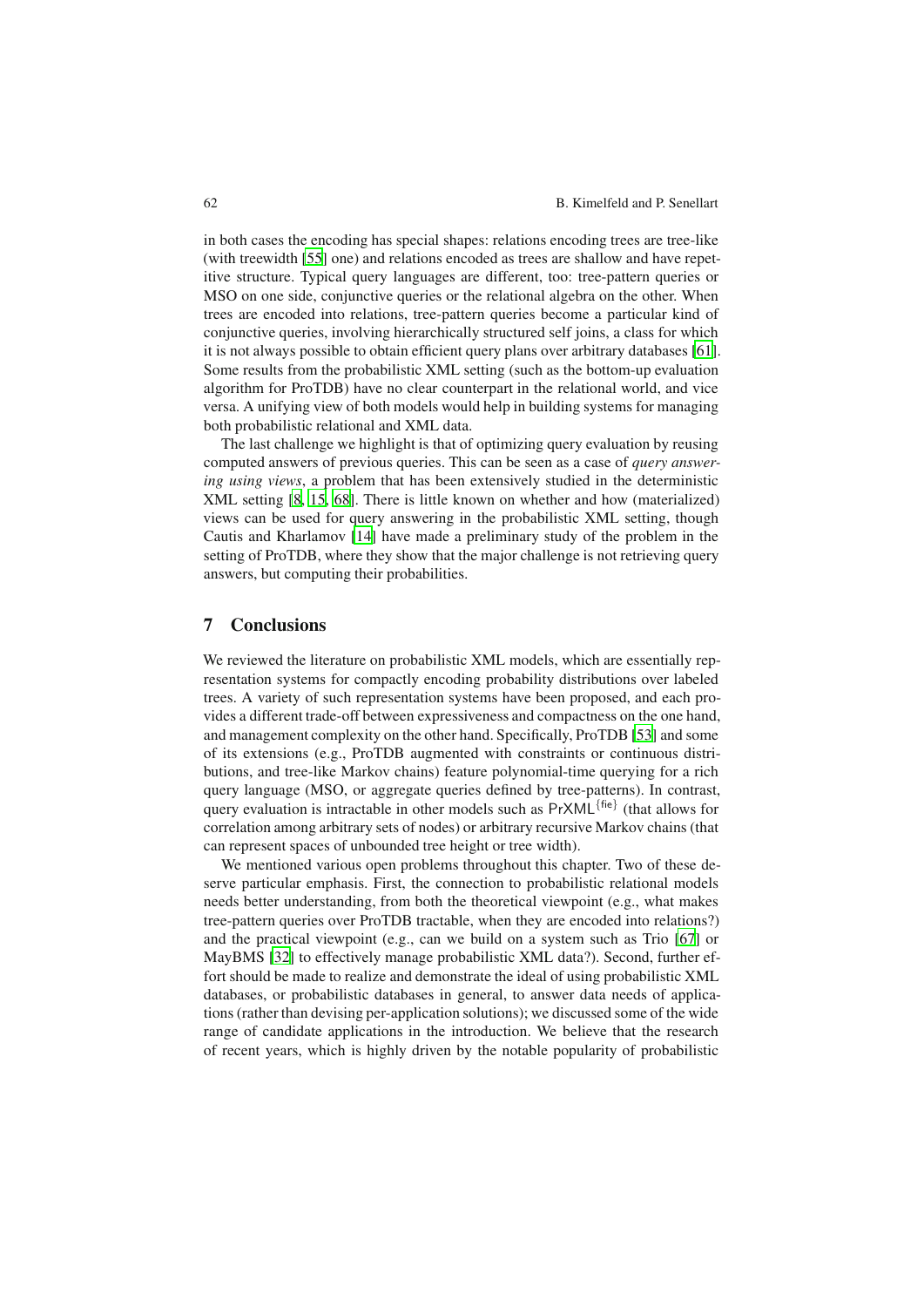databases in the database-research community, constitutes a significant progress towards this ideal, by significantly improving our understanding of probabilistic (XML) databases, by developing a plethora of algorithmic techniques, and by building prototype implementations thereof.

**Acknowledgements.** We are grateful to Evgeny Kharlamov for his helpful comments. This work was partially supported by the European Research Council grant Webdam (under FP7), grant agreement 226513.

#### <span id="page-24-0"></span>**References**

- <span id="page-24-2"></span>[1] Abdessalem, T., Ba, M.L., Senellart, P.: A probabilistic XML merging tool. In: EDBT (2011)
- <span id="page-24-9"></span>[2] Abiteboul, S., Senellart, P.: Querying and updating probabilistic information in XML. In: Ioannidis, Y., Scholl, M.H., Schmidt, J.W., Matthes, F., Hatzopoulos, M., Böhm, K., Kemper, A., Grust, T., Böhm, C. (eds.) EDBT 2006. LNCS, vol. 3896, pp. 1059–1068. Springer, Heidelberg (2006)
- <span id="page-24-11"></span>[3] Abiteboul, S., Hull, R., Vianu, V.: Foundations of Databases. Addison-Wesley (1995)
- <span id="page-24-4"></span>[4] Abiteboul, S., Kimelfeld, B., Sagiv, Y., Senellart, P.: On the expressiveness of probabilistic XML models. VLDB Journal 18(5) (2009)
- <span id="page-24-8"></span>[5] Abiteboul, S., Chan, T.H.H., Kharlamov, E., Nutt, W., Senellart, P.: Aggregate queries for discrete and continuous probabilistic XML. In: ICDT (2010)
- <span id="page-24-3"></span>[6] Abiteboul, S., Amsterdamer, Y., Deutch, D., Milo, T., Senellart, P.: ) Optimal probabilistic generators for xml corpora. In: BDA (2011a)
- <span id="page-24-10"></span>[7] Abiteboul, S., Chan, T.H.H., Kharlamov, E., Nutt, W., Senellart, P.: Capturing continuous data and answering aggregate queries in probabilistic XML. ACM Transactions on Database Systems (2011b)
- <span id="page-24-15"></span>[8] Afrati, F.N., Chirkova, R., Gergatsoulis, M., Kimelfeld, B., Pavlaki, V., Sagiv, Y.: On rewriting XPath queries using views. In: EDBT. ACM International Conference Proceeding Series, vol. 360, pp. 168–179. ACM (2009)
- <span id="page-24-5"></span>[9] Amer-Yahia, S., Cho, S., Lakshmanan, L.V.S., Srivastava, D.: Minimization of tree pattern queries. In: SIGMOD (2001)
- <span id="page-24-7"></span>[10] Benedikt, M., Kharlamov, E., Olteanu, D., Senellart, P.: Probabilistic XML via Markov chains. Proceedings of the VLDB Endowement 3(1) (2010)
- <span id="page-24-14"></span>[11] Bex, G.J., Neven, F., Vansummeren, S.: Inferring XML schema definitions from XML data. In: VLDB (2007)
- <span id="page-24-6"></span>[12] Bruno, N., Koudas, N., Srivastava, D.: Holistic twig joins: optimal XML pattern matching. In: SIGMOD (2002)
- <span id="page-24-12"></span>[13] Buneman, P., Grohe, M., Koch, C.: Path queries on compressed XML. In: VLDB (2003)
- <span id="page-24-17"></span>[14] Cautis, B., Kharlamov, E.: Challenges for view-based query answering over probabilistic XML. In: AMW (2011)
- <span id="page-24-16"></span>[15] Cautis, B., Deutsch, A., Onose, N.: XPath rewriting using multiple views: Achieving completeness and efficiency. In: WebDB (2008)
- <span id="page-24-13"></span>[16] Chang, L., Yu, J.X., Qin, L.: Query ranking in probabilistic XML data. In: EDBT (2009)
- <span id="page-24-1"></span>[17] Cheng, R., Singh, S., Prabhakar, S.: U-DBMS: A database system for managing constantly-evolving data. In: VLDB (2005)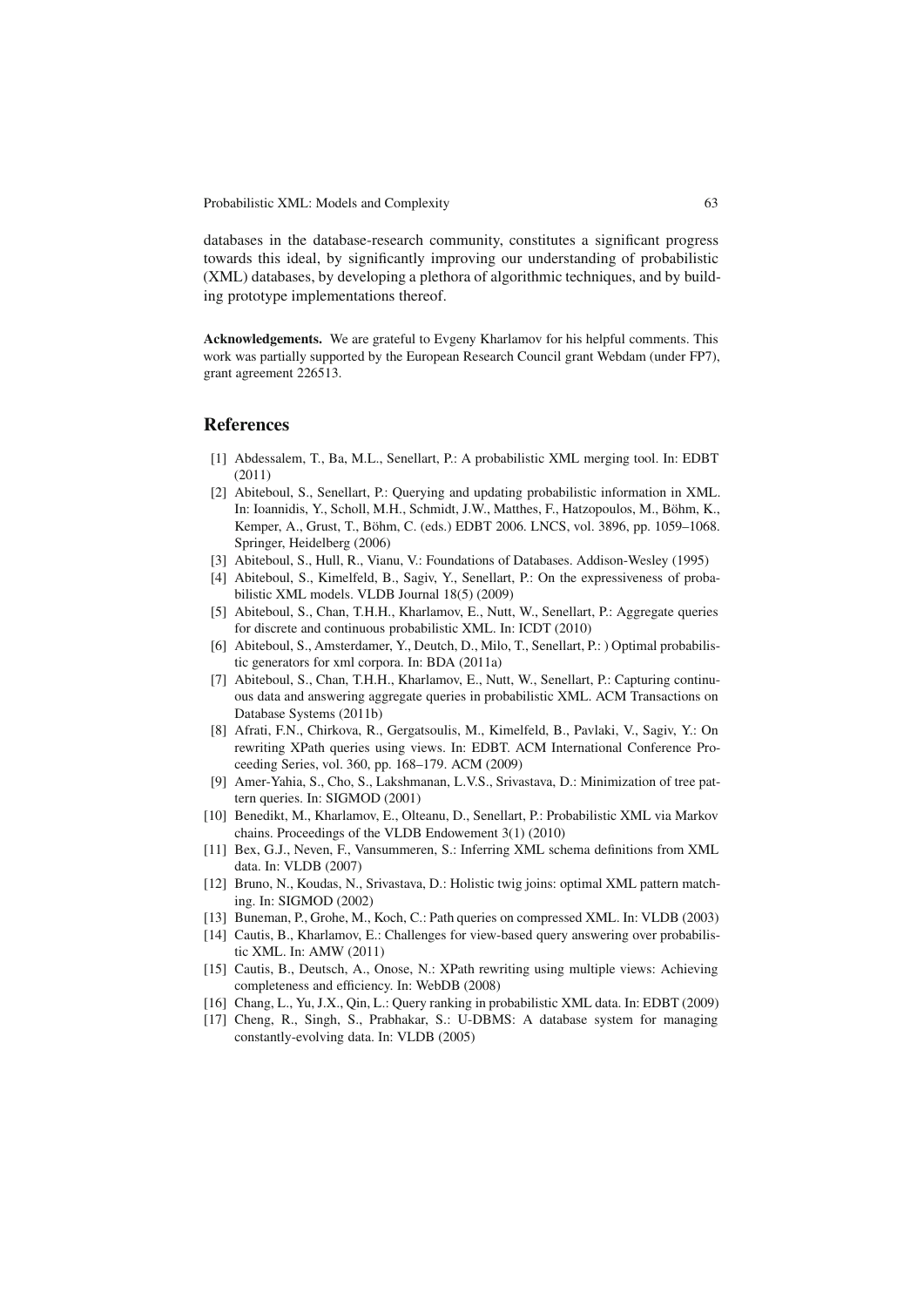- <span id="page-25-11"></span>[18] Cohen, S., Kimelfeld, B.: Querying parse trees of stochastic context-free grammars. In: ICDT (2010)
- <span id="page-25-16"></span>[19] Cohen, S., Kimelfeld, B., Sagiv, Y.: Incorporating constraints in probabilistic XML. ACM Transactions on Database Systems 34(3) (2009)
- <span id="page-25-13"></span>[20] Cohen, S., Kimelfeld, B., Sagiv, Y.: Running tree automata on probabilistic XML. In: PODS (2009)
- <span id="page-25-5"></span>[21] Dalvi, N., Ré, C., Suciu, D.: Probabilistic databases: Diamonds in the dirt. Communications of the ACM 52(7) (2009)
- <span id="page-25-2"></span>[22] Dalvi, N.N., Suciu, D.: Efficient query evaluation on probabilistic databases. VLDB Journal 16(4) (2007)
- <span id="page-25-12"></span>[23] Doner, J.: Tree acceptors and some of their applications. Journal of Computer Systems and Science 4(5) (1970)
- <span id="page-25-14"></span>[24] Downey, R.G., Fellows, M.R.: Parameterized Complexity. Monographs in Computer Science. Springer (1999)
- <span id="page-25-20"></span>[25] Etessami, K., Yannakakis, M.: Recursive Markov chains, stochastic grammars, and monotone systems of nonlinear equations. Journal of the ACM 56(1) (2009)
- <span id="page-25-4"></span>[26] Fagin, R., Kimelfeld, B., Kolaitis, P.: Probabilistic data exchange. In: ICDT (2010)
- <span id="page-25-17"></span>[27] Flum, J., Grohe, M.: Parameterized Complexity Theory. In: Texts in Theoretical Computer Science. An EATCS Series. Springer (2006)
- <span id="page-25-15"></span>[28] Frick, M., Grohe, M.: The complexity of first-order and monadic second-order logic revisited. Annals of Pure and Applied Logic 130(1-3) (2004)
- <span id="page-25-1"></span>[29] Galindo, J., Urrutia, A., Piattini, M.: Fuzzy Databases: Modeling, Design And Implementation. IGI Global (2005)
- <span id="page-25-22"></span>[30] Henriksen, J., Jensen, J., Jørgensen, M., Klarlund, N., Paige, B., Rauhe, T., Sandholm, A.: Mona: Monadic second-order logic in practice. In: Brinksma, E., Steffen, B., Cleaveland, W.R., Larsen, K.G., Margaria, T. (eds.) TACAS 1995. LNCS, vol. 1019, pp. 89–110. Springer, Heidelberg (1995)
- <span id="page-25-3"></span>[31] Hollander, E., van Keulen, M.: Storing and querying probabilistic XML using a probabilistic relational DBMS. In: MUD (2010)
- <span id="page-25-6"></span>[32] Huang, J., Antova, L., Koch, C., Olteanu, D.: MayBMS: a probabilistic database management system. In: SIGMOD (2009)
- <span id="page-25-19"></span>[33] Hung, E., Getoor, L., Subrahmanian, V.S.: PXML: A probabilistic semistructured data model and algebra. In: ICDE (2003)
- <span id="page-25-0"></span>[34] Imieliński, T., Lipski Jr., W.: Incomplete information in relational databases. Journal of the ACM 31(4) (1984)
- <span id="page-25-7"></span>[35] Jampani, R., Xu, F., Wu, M., Perez, L.L., Jermaine, C.M., Haas, P.J.: MCDB: a Monte Carlo approach to managing uncertain data. In: SIGMOD (2008)
- <span id="page-25-10"></span>[36] Jousse, F., Gilleron, R., Tellier, I., Tommasi, M.: Conditional random fields for XML trees. In: ECML Workshop on Mining and Learning in Graphs (2006)
- <span id="page-25-18"></span>[37] Karp, R.M., Luby, M., Madras, N.: Monte-Carlo approximation algorithms for enumeration problems. Journal of Algorithms 10(3) (1989)
- <span id="page-25-8"></span>[38] van Keulen, M., de Keijzer, A.: Qualitative effects of knowledge rules and user feedback in probabilistic data integration. VLDB Journal 18(5) (2009)
- <span id="page-25-9"></span>[39] van Keulen, M., de Keijzer, A., Alink, W.: A probabilistic XML approach to data integration. In: ICDE (2005)
- <span id="page-25-21"></span>[40] Kharlamov, E., Senellart, P.: Modeling, querying, and mining uncertain XML data. In: Tagarelli, A. (ed.) XML Data Mining: Models, Methods, and Applications. IGI Global (2011)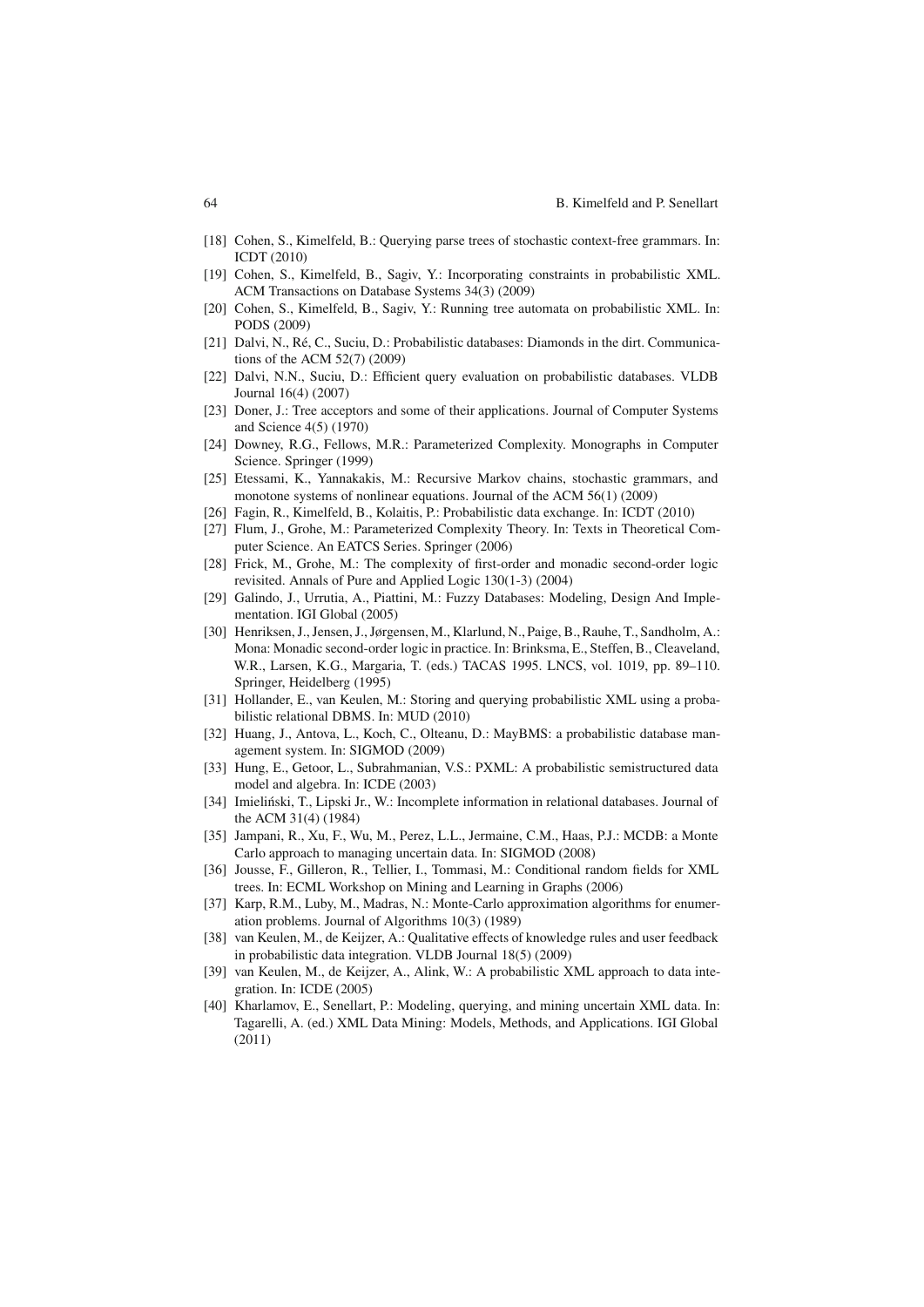- <span id="page-26-14"></span>[41] Kharlamov, E., Nutt, W., Senellart, P.: Updating probabilistic XML. In: EDBT/ICDT Workshop on Updates in XML (2010)
- <span id="page-26-11"></span>[42] Kharlamov, E., Nutt, W., Senellart, P.: Value joins are expensive over (probabilistic) XML. In: LID (2011)
- <span id="page-26-6"></span>[43] Kimelfeld, B., Sagiv, Y.: Matching twigs in probabilistic XML. In: VLDB (2007)
- <span id="page-26-15"></span>[44] Kimelfeld, B., Kosharovski, Y., Sagiv, Y.: Query efficiency in probabilistic XML models. In: SIGMOD (2008)
- <span id="page-26-2"></span>[45] Kimelfeld, B., Kosharovsky, Y., Sagiv, Y.: Query evaluation over probabilistic XML. VLDB Journal 18(5) (2009)
- <span id="page-26-0"></span>[46] Lafferty, J., McCallum, A., Pereira, F.: Conditional Random Fields: Probabilistic models for segmenting and labeling sequence data. In: ICML (2001)
- <span id="page-26-17"></span>[47] Li, J., Liu, C., Zhou, R., Wang, W.: Top-k keyword search over probabilistic XML data. In: ICDE (2011)
- <span id="page-26-21"></span>[48] Li, T., Shao, Q., Chen, Y.: PEPX: a query-friendly probabilistic XML database. In: MUD (2006)
- <span id="page-26-22"></span>[49] Li, Y., Wang, G., Xin, J., Zhang, E., Qiu, Z.: Holistically twig matching in probabilistic XML. In: ICDE (2009)
- <span id="page-26-1"></span>[50] Manning, C.D., Schutze, H.: Foundations of Statistical NLP. MIT Press (1999)
- <span id="page-26-10"></span>[51] Meyer, A.R.: Weak monadic second-order theory of successor is not elementary recursive. Logic Colloquium 453 (1975)
- <span id="page-26-7"></span>[52] Neven, F., Schwentick, T.: Query automata over finite trees. Theoretical Computer Science 275(1-2) (2002)
- <span id="page-26-3"></span>[53] Nierman, A., Jagadish, H.V.: ProTDB: Probabilistic data in XML. In: VLDB (2002)
- <span id="page-26-19"></span>[54] Olteanu, D., Huang, J., Koch, C.: SPROUT: Lazy vs. eager query plans for tupleindependent probabilistic databases. In: ICDE (2009)
- <span id="page-26-24"></span>[55] Robertson, N., Seymour, P.D.: Graph minors. III. Planar tree-width. Journal of Combinatorial Theory, Series B 36(1) (1984)
- <span id="page-26-4"></span>[56] Sen, P., Deshpande, A., Getoor, L.: PrDB: managing and exploiting rich correlations in probabilistic databases. VLDB Journal 18(5) (2009)
- <span id="page-26-18"></span>[57] Senellart, P.: Comprendre le Web caché. Understanding the hidden Web. PhD thesis, Université Paris XI (2007)
- <span id="page-26-16"></span>[58] Senellart, P., Abiteboul, S.: On the complexity of managing probabilistic XML data. In: PODS (2007)
- <span id="page-26-20"></span>[59] Senellart, P., Souihli, A.: ProApproX: A lightweight approximation query processor over probabilistic trees. In: SIGMOD (2011)
- <span id="page-26-23"></span>[60] Souihli, A.: Efficient query evaluation over probabilistic XML with long-distance dependencies. In: EDBT/ICDT PhD Workshop (2011)
- <span id="page-26-5"></span>[61] Suciu, D., Olteanu, D., R´e, C., Koch, C.: Probabilistic Databases. Morgan & Claypool (2011)
- <span id="page-26-8"></span>[62] Thatcher, J.W., Wright, J.B.: Generalized finite automata theory with an application to a decision problem of second-order logic. Mathematical Systems Theory 2(1) (1968)
- <span id="page-26-13"></span>[63] Toda, S., Ogiwara, M.: Counting classes are at least as hard as the polynomial-time hierarchy. SIAM Journal on Computing 21(2), 316–328 (1992)
- <span id="page-26-12"></span>[64] Valiant, L.G.: The complexity of computing the permanent. Theoretical Computer Science 8, 189–201 (1979)
- <span id="page-26-9"></span>[65] Vardi, M.Y.: The complexity of relational query languages (extended abstract). In: STOC (1982)